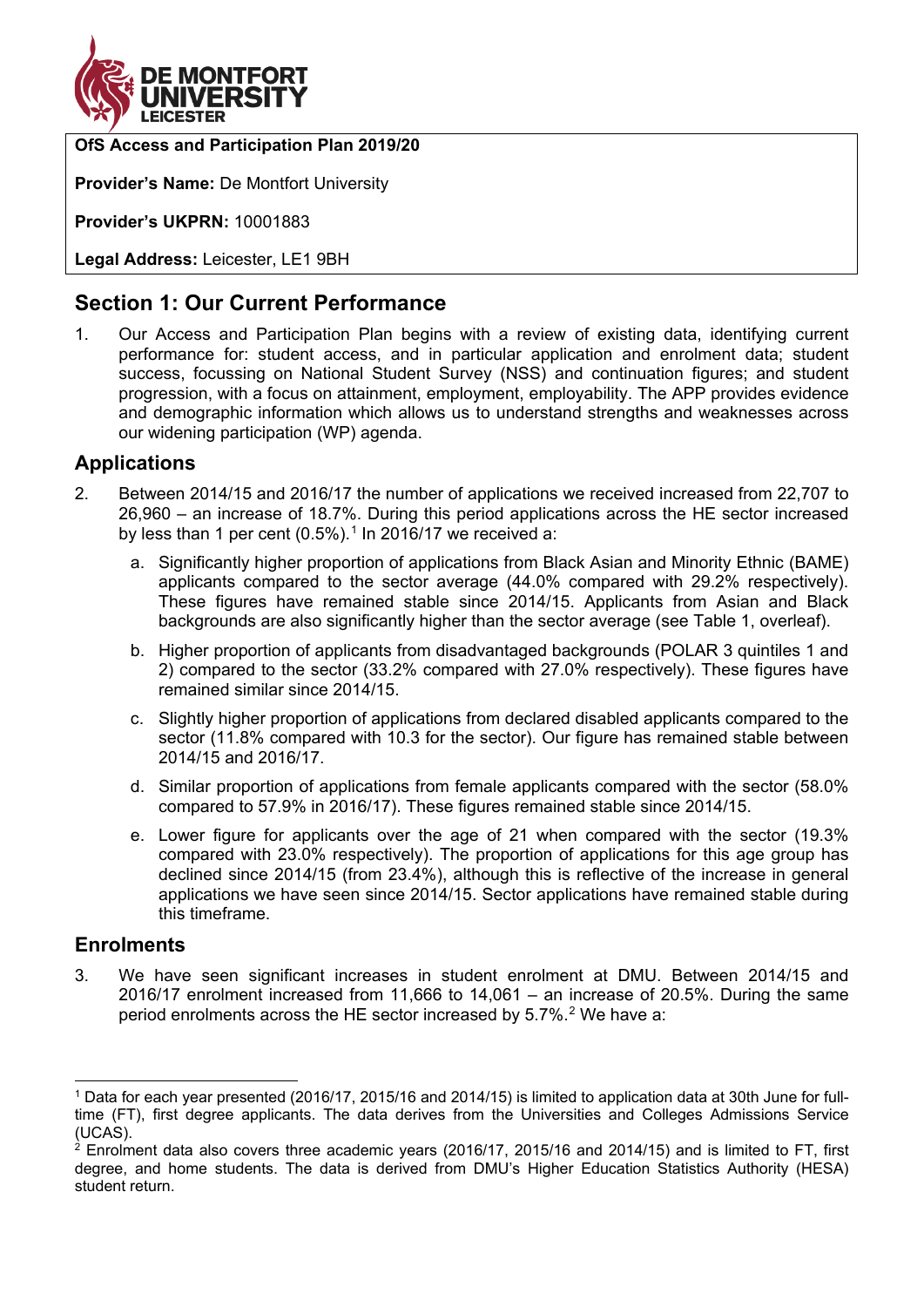- a. Significantly higher proportion of BAME students enrolled (50.3%) compared with the sector (29.9%). The proportion of our students from BAME backgrounds has increased by 26.9% since 2014/15 (c.1500 students). Although the sector's BAME student population has also increased, it has done so at a slower rate (14.9% since 2014/15). Enrolments from students from Asian and Black backgrounds are also significantly higher than the sector average (see [Table 1,](#page-1-0) below).
- b. Significantly higher proportion of students from disadvantaged backgrounds enrolled compared with the sector (33.8% compared with 12.9% in 2016/17). For both DMU and the sector, these enrolments have remained stable since 2014/15.
- c. Significantly higher proportion of disabled students than compared to the sector (19.6% compared to 11.9%). Again, for both DMU and the sector, these figures have remained stable since 2014/15.
- d. Similar proportion of female students compared with the sector (56.9% compared with 55.7% in 2016/17).
- <span id="page-1-0"></span>e. Significantly higher proportion of students aged 21 and above compared with the sector (31.1% vs. 20.9% in 2016/17). Although these figures have remained broadly similar since 2014/15, we have experienced a slight decline in overall proportion (34.7% to 31.1%) even though actual numbers have increased over the same timeframe (by 324).

#### **Table 1: Application and Enrolment data – DMU compared with UK HE Sector, June, FT and first degree applicants**

| 2016/17 Applicants   |            |               |                    | 2016/17 Enrolments   |            |               |
|----------------------|------------|---------------|--------------------|----------------------|------------|---------------|
| <b>Ethnicity</b>     | <b>DMU</b> | <b>Sector</b> | <b>Ethnicity</b>   |                      | <b>DMU</b> | <b>Sector</b> |
| Asian                | 21.0%      | 12.8%         | Asian              |                      |            | 13.7%         |
| <b>Black</b>         | 16.9%      | 9.8%          | <b>Black</b>       |                      | 17.5%      | 9.5%          |
| White                | 51.9%      | 69.9%         | White              |                      | 48.9%      | 69.0%         |
| Other (and Mixed)    | 6.1%       | 6.6%          | Other (and Mixed)  |                      | 9.9%       | 6.7%          |
| Unknown              | 4.1%       | 0.9%          | Unknown            |                      |            | 1.0%          |
| Polar <sub>3</sub>   | <b>DMU</b> | <b>Sector</b> | Polar <sub>3</sub> |                      | <b>DMU</b> | <b>Sector</b> |
| Quintile 1 and 2     | 33.2%      | 27.0%         |                    | Quintile 1 and 2     |            | 12.9%         |
| Quintiles 3, 4 and 5 | 66.8%      | 72.6%         |                    | Quintiles 3, 4 and 5 |            | 87.1%         |
| <b>Disability</b>    | <b>DMU</b> | <b>Sector</b> | <b>Disability</b>  |                      | <b>DMU</b> | <b>Sector</b> |
| Declared             | 11.8%      | 10.3%         | Declared           |                      | 19.6%      | 11.9%         |
| Not Declared         | 88.2%      | 89.7%         | Not Declared       |                      | 80.4%      | 88.1%         |
| <b>Gender</b>        | <b>DMU</b> | <b>Sector</b> | <b>Gender</b>      |                      | <b>DMU</b> | <b>Sector</b> |
| Male                 | 42.0%      | 42.1%         | Male               |                      | 43.1%      | 44.2%         |
| Female               | 58.0%      | 57.9%         | Female             |                      | 56.9%      | 55.7%         |
| Age                  | <b>DMU</b> | <b>Sector</b> | Age                |                      | <b>DMU</b> | <b>Sector</b> |
| Under 21             | 80.7%      | 77.0%         | Under 21           |                      | 68.9%      | 79.1%         |
| 21 and above         | 19.3%      | 23.0%         | 21 and above       |                      | 31.1%      | 20.9%         |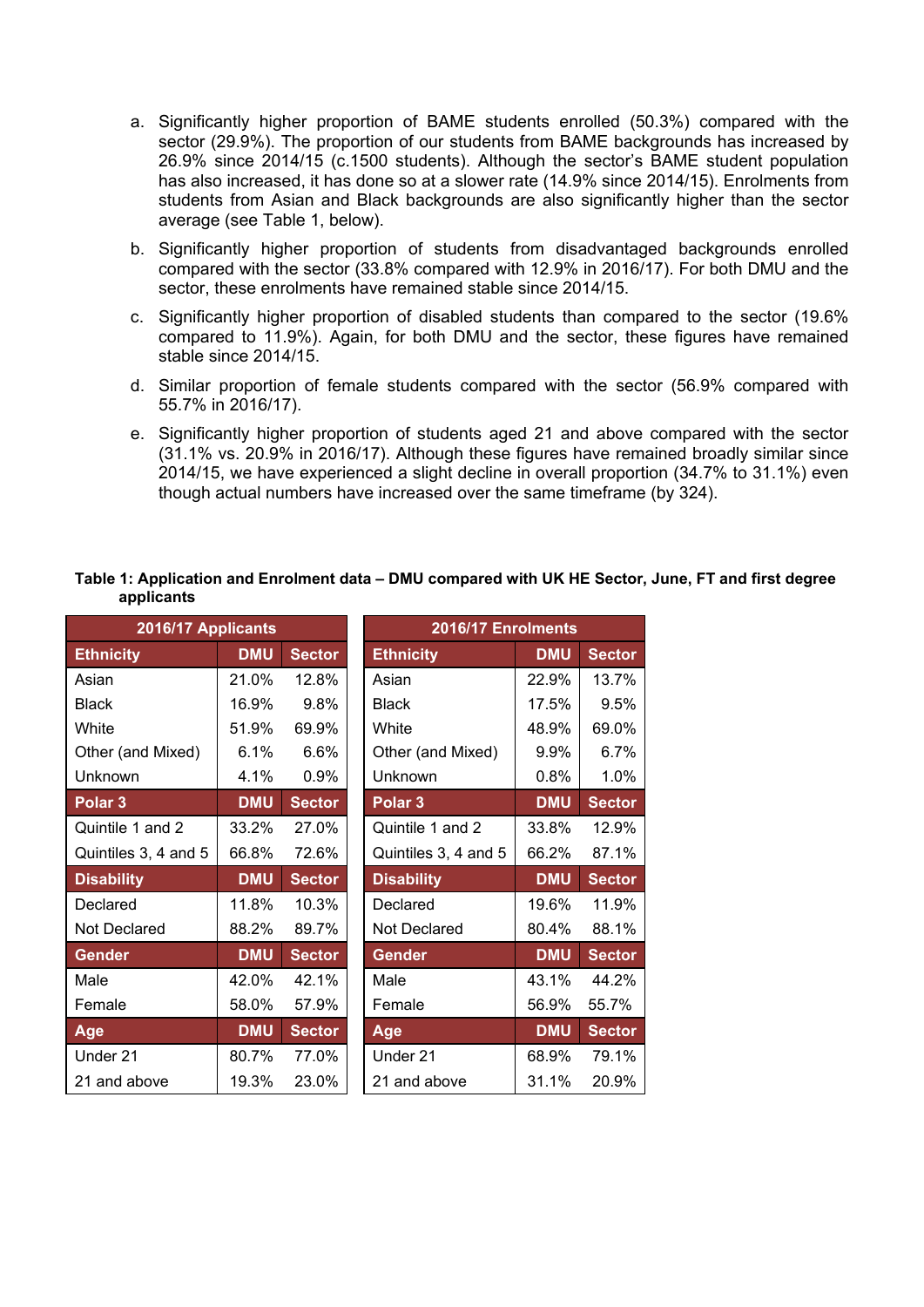# **Representation from state schools and local participation neighbourhoods (LPNs)**

4. In addition to the above application and enrolment data, HESA Performance Indicators<sup>[3](#page-2-2)</sup> [\(Table 2](#page-2-0)) to [Table 4,](#page-2-1) overleaf) provide further detail of our enrolled students from state schools or colleges and those from LPNs. The proportion of students from state schools decreased slightly, to 97.2%, but remains above our benchmark and location adjusted benchmark figures.

<span id="page-2-0"></span>**Table 2: Participation of DMU UK domiciled young full-time first degree entrants from state schools or colleges**

| Year    | <b>Percentage from state</b><br>colleges |      | schools or Benchmark (%) Location adjusted benchmark (%) |
|---------|------------------------------------------|------|----------------------------------------------------------|
| 2016/17 |                                          | 95.2 |                                                          |
| 2015/16 |                                          | 95.4 |                                                          |
| 2014/15 |                                          | 95.4 |                                                          |

<sup>5.</sup> The proportion of our students from LPNs has fallen marginally by 0.3% to 13.1%. Although this is below both the benchmark and location adjusted benchmark, the location adjusted benchmark also fell by 0.4% bringing us closer to the benchmark figure.

**Table 3: Participation of DMU UK domiciled young full-time first degree entrants (low participation neighbourhoods).**

| Year    | <b>Percentage from low</b><br>participation<br>neighbourhoods | <b>Benchmark</b> (%) | <b>Location adjusted</b><br><b>benchmark</b> |
|---------|---------------------------------------------------------------|----------------------|----------------------------------------------|
| 2016/17 | 13.1                                                          | 13.7                 |                                              |
| 2015/16 | 13.4                                                          | 13 7                 | 13 P                                         |
| 2014/15 | 13.2                                                          | 13.5                 |                                              |

6. [Table 4](#page-2-1) provides additional information about the percentage of disabled students enrolled. Although it remains above the benchmark figure by a large margin, our proportion of full-time first degree students in receipt of Disability Support Allowance (DSA) fell very slightly (by 0.1%). However, the benchmark figure also fell during this timeframe (by 0.4%).

#### <span id="page-2-1"></span>**Table 4: Participation of UK domiciled DMU students who are in receipt of DSA: all undergraduates – first time degrees**

| Year    | Percentage in receipt of DSA (%) | Benchmark (%) |
|---------|----------------------------------|---------------|
| 2016/17 |                                  |               |
| 2015/16 |                                  |               |
|         |                                  |               |

## **Success: Students on programme and student support**

7. We encourage students to fully engage with life at DMU by creating their own unique learning experience, and to make the most of every opportunity that comes their way. Aspirations are embedded in our strategic objectives to transform our students by delivering a truly individual student experience.

## **Student experience: National Student Survey (NSS) Overall Satisfaction**

8. We are performing well against our institutional benchmark of 83%, scoring 85% in the 2016/17 NSS for Overall Satisfaction. This performance is also 1% above the sector average of 84%. Overall Satisfaction for our:

<span id="page-2-2"></span><sup>&</sup>lt;sup>3</sup> HESA's Performance Indicators cover the participation of certain groups that are under-represented in higher education relative to the HE population as a whole, non-continuation after year of entry, proportions of students in receipt of Disabled Students' Allowance, non-continuation rates and projected outcomes.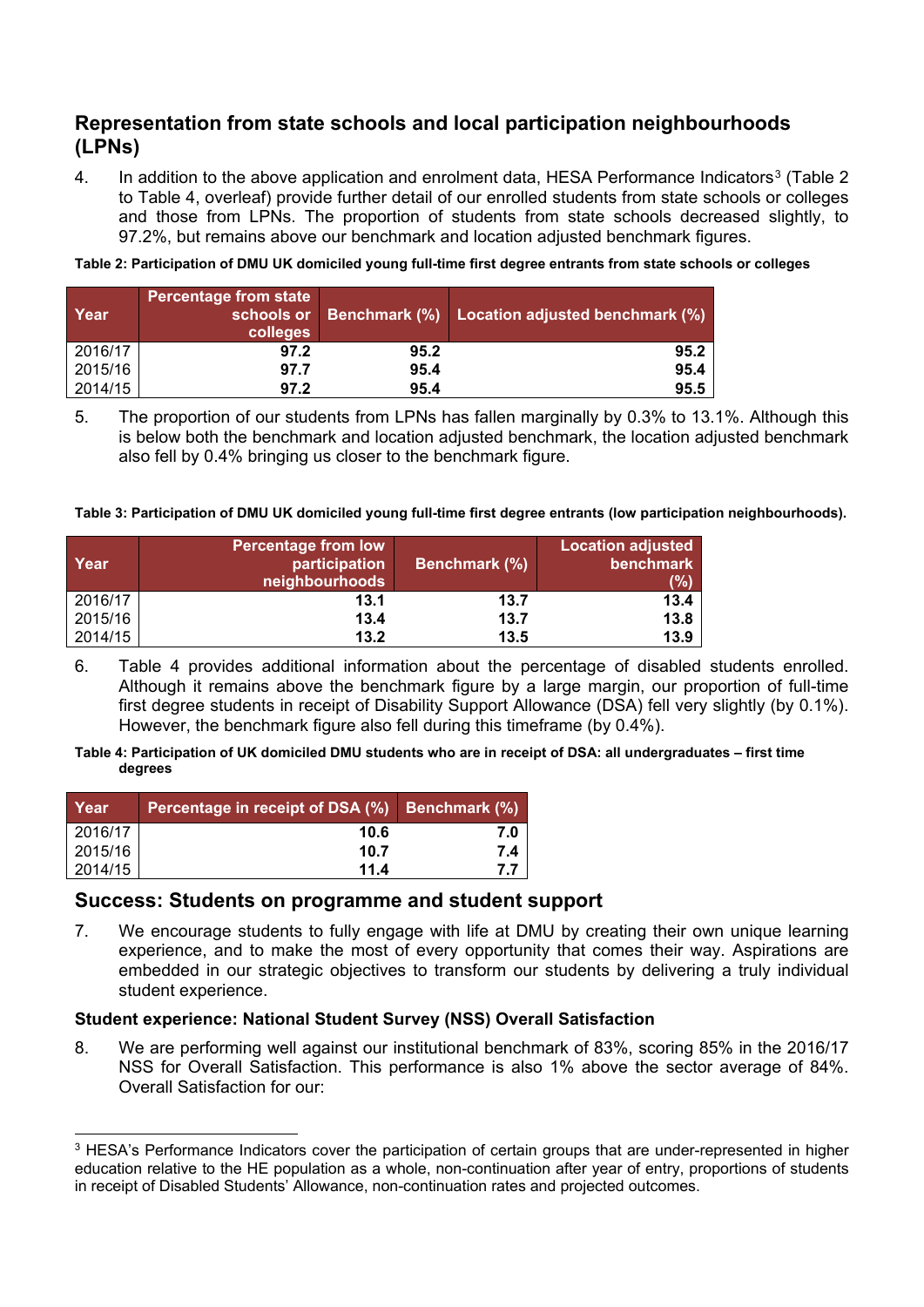- a. BAME students is similar to our Overall Satisfaction performance (Asian students 85%, Black Students – 83%, Other (including Mixed) – 83%), while White students reported a slightly higher level of satisfaction (86%). Overall Satisfaction amongst Black students is the only figure which is lower than the corresponding sector average for that ethnic group (84%).
- b. Mature students currently stands at 85%, which is above the sector average of 84% (although the figure has fallen by 1% between the 2015/16 and 2016/17 surveys). During this period, Overall Satisfaction amongst young students improved by 1% to 85%, while the sector average fell from 86% to 84%.
- c. Students with a declared specific learning disability is slightly less than for students without a disability (81% vs. 86% respectively) and compared with students with Other Disabilities (83%). Our students with a declared learning disability are less satisfied than the sector average (81% vs. 82%). Those students with Other Disabilities have a slightly higher Overall Satisfaction figure than the sector average (83% vs. 82%).

## **Student Experience: Teaching Excellence**

- 9. The Teaching Excellence and Student Outcomes Framework (TEF) provides HE providers with an assessment of their teaching and learning and student outcomes performance. In the TEF Year 2 results (released in July 2017) we were awarded Gold, with TEF assessors highlighting that students from all backgrounds achieve consistently outstanding outcomes.<sup>[4](#page-3-0)</sup> TEF Year 3 data confirms that we continue to offer an exceptional teaching and learning experience for our students. The TEF measures performance across a series of core metrics against specific metric-based benchmarks and z-scores.[5](#page-3-1) The three NSS metrics used in the TEF are Teaching on my Course, Assessment and Feedback, and Academic Support and [Table 5](#page-4-0) outlines our performance – areas shaded green indication a positive flag.[6](#page-3-2)
- 10. For Teaching on My Course:
	- a. We are above benchmark overall, and also for Mature, BAME, disabled, male and female students. In addition, we are also awarded a positive flag for disabled student performance indicating that, for this metric, performance is above benchmark and statistically significant. Disadvantaged students are very slightly below benchmark although they are still within the expected performance range for this metric.
	- b. BAME students in general, and both Asian students and students from Other ethnic backgrounds specifically, are awarded positive flags for the Teaching on my Course. The performance of Black students is below benchmark, although still within the expected performance range.
- 11. For Assessment and Feedback:
	- a. Performance is consistently above benchmark and positively flagged across all demographic splits with the exception of BAME and disadvantaged students (although performance is still within the expected performance range). Students from Other ethnic backgrounds are awarded a positive flag for this metric. Asian and Black students are also above benchmark, although not flagged.
- 12. For Academic Support:

<span id="page-3-0"></span> <sup>4</sup> TEF Awarding Panel – DMU Statement of Findings

<span id="page-3-1"></span><sup>&</sup>lt;sup>5</sup> A Z-Score is a statistical measurement of a score's relationship to the mean in a group of scores. A Z-score of 0 means the score is the same as the mean, and the higher the Z-score the better the performance against the mean. Similarly, a lower (or negative) Z-score means poorer performance against the mean.

<span id="page-3-2"></span><sup>6</sup> Positive flags are awarded if performance in that metric is at least 2% above benchmark and a Z-score at least at the 1.96 confidence level. A double positive flag is awarded for performance at 3% above benchmark with a Zscore also at the 3 confidence level. Negative flags are awarded for performance at the same level below benchmark.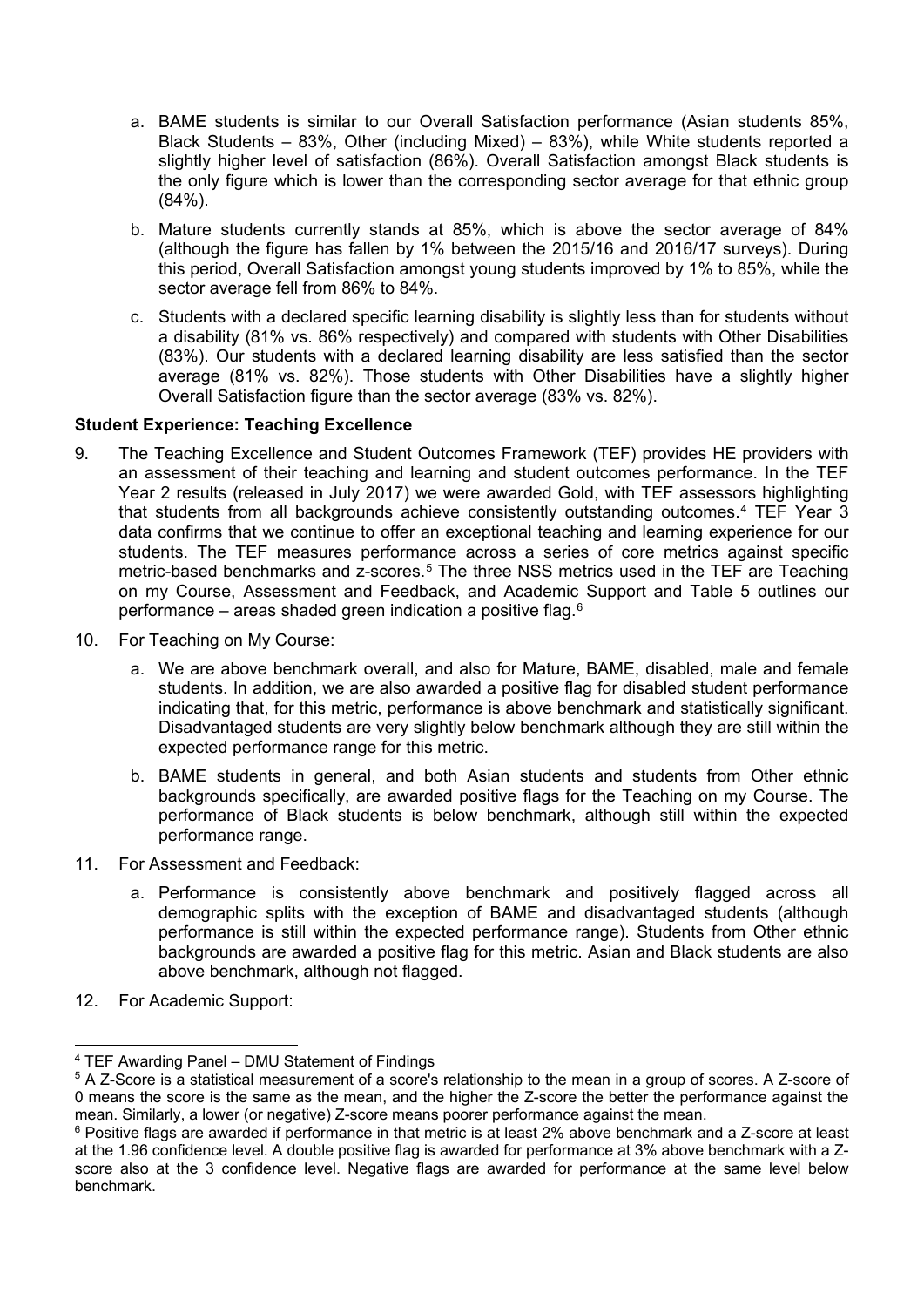a. All demographic splits are above benchmark, although only students from more advantaged background (POLAR quintiles 3, 4 and 5) are flagged. Further analysis of BAME students highlights that Asian students are also positively flagged for this metric.

<span id="page-4-0"></span>**Table 5: DMU TEF Year 3 performance for NSS metrics Teaching on My Course, Assessment and Feedback and Academic Support**

|                                | Core   |       | Age    | <b>POLAR</b> |                   | Ethnicity |            | <b>Disabled</b> |      |      | <b>Sex</b> |
|--------------------------------|--------|-------|--------|--------------|-------------------|-----------|------------|-----------------|------|------|------------|
| Teaching on My Course          | metric | Young | Mature | $Q1$ or $Q2$ | Q3, Q4<br>or $Q5$ | White     | <b>BME</b> | Yes             | No   | Male | Female     |
| Indicator                      | 85.3   | 84.9  | 86.8   | 83.5         | 85.3              | 87.1      | 83.5       | 85.7            | 85.2 | 83.7 | 86.2       |
| <b>Benchmark</b>               | 84.5   | 84.0  | 86.5   | 84.3         | 83.6              | 85.9      | 83.0       | 83.5            | 84.7 | 83.2 | 85.1       |
| <b>Difference</b>              | 0.8    | 1.0   | 0.3    | $-0.8$       | 1.7               | 1.2       | 0.5        | 2.1             | 0.5  | 0.4  | 1.1        |
| Z-Score                        | 2.2    | 2.3   | 0.4    | $-1.0$       | 3.3               | 2.3       | 0.9        | 2.5             | 1.3  | 0.7  | 2.3        |
| Flag                           |        |       |        |              |                   |           |            | $+$             |      |      |            |
|                                | Core   |       | Age    | <b>POLAR</b> |                   | Ethnicity |            | <b>Disabled</b> |      |      | Sex        |
| <b>Assessment and Feedback</b> | metric | Young | Mature | Q1 or Q2     | Q3, Q4<br>or Q5   | White     | <b>BME</b> | Yes             | No   | Male | Female     |
| Indicator                      | 75.3   | 74.8  | 77.2   | 73.4         | 74.7              | 77.4      | 72.8       | 74.5            | 75.4 | 75.0 | 75.4       |
| <b>Benchmark</b>               | 72.0   | 71.3  | 75.1   | 72.0         | 70.5              | 72.8      | 71.2       | 69.9            | 72.5 | 71.6 | 72.3       |
| <b>Difference</b>              | 3.3    | 3.5   | 2.1    | 1.4          | 4.2               | 4.6       | 1.6        | 4.6             | 2.9  | 3.3  | 3.2        |
| Z-Score                        | 6.9    | 6.6   | 2.0    | 1.4          | 6.3               | 6.9       | 2.2        | 4.2             | 5.6  | 4.3  | 5.4        |
| Flag                           | $++$   | $++$  | $+$    |              | $++$              | $++$      |            | $++$            | $+$  | $++$ | $++$       |
|                                | Core   |       | Age    | <b>POLAR</b> |                   | Ethnicity |            | <b>Disabled</b> |      |      | <b>Sex</b> |
| <b>Academic Support</b>        | metric | Young | Mature | Q1 or Q2     | Q3, Q4<br>or $Q5$ | White     | <b>BME</b> | Yes             | No   | Male | Female     |
| Indicator                      | 81.9   | 81.9  | 81.8   | 80.7         | 82.0              | 82.9      | 80.9       | 80.6            | 82.1 | 82.1 | 81.7       |
| <b>Benchmark</b>               | 80.3   | 80.1  | 80.9   | 80.5         | 79.6              | 81.3      | 79.1       | 78.6            | 80.6 | 80.9 | 79.9       |
| <b>Difference</b>              | 1.6    | 1.8   | 0.8    | 0.2          | 2.3               | 1.6       | 1.7        | 2.0             | 1.5  | 1.2  | 1.8        |
| Z-Score                        | 3.8    | 3.8   | 0.9    | 0.3          | 4.0               | 2.8       | 2.8        | 2.0             | 3.3  | 1.8  | 3.5        |
| Flag                           |        |       |        |              | $+$               |           |            |                 |      |      |            |

## **Continuation**

- 13. Continuation is also a core metric in the TEF<sup>[7](#page-4-2)</sup> and [Table 6](#page-4-1) highlights our performance.
	- a. We perform above benchmark for each of the demographic splits with the exception of mature students (which is still within expected performance range). Unlike each of the NSS metrics, however, there are no positive flags for continuation. Analysing Ethnicity further, Asian, Black and students from Other ethnic backgrounds are again all above benchmark, with students from Other ethnic backgrounds positively flagged.

#### <span id="page-4-1"></span>**Table 6: DMU TEF Year 3 performance for Continuation**

|                   | Core   |       | Age    |                 | <b>POLAR</b>               | Ethnicity    |            | <b>Disabled</b> |      |      | Sex    |
|-------------------|--------|-------|--------|-----------------|----------------------------|--------------|------------|-----------------|------|------|--------|
| Continuation      | metric | Young |        | Mature Q1 or Q2 | $\log 2$ Q3, Q4<br>or $Q5$ | <b>White</b> | <b>BME</b> | Yes             | No   | Male | Female |
| Indicator         | 92.3   | 93.4  | 88.3   | 93.0            | 93.6                       | 92.1         | 92.5       | 91.0            | 92.5 | 90.5 | 93.5   |
| Benchmark         | 91.7   | 92.7  | 88.4   | 92.1            | 93.2                       | 91.7         | 91.9       | 90.7            | 91.9 | 90.1 | 92.9   |
| <b>Difference</b> | 0.5    | 0.7   | $-0.1$ | 0.9             | 0.4                        | 0.4          | 0.6        | 0.3             | 0.6  | 0.4  | 0.6    |
| Z-Score           | 2.3    | 3.0   | $-0.2$ | 1.9             | 1.6                        | 1.4          | 1.8        | 0.6             | 2.4  | . .  | 2.2    |
| Flag              |        |       |        |                 |                            |              |            |                 |      |      |        |

## **Student Outcomes and Progression**

14. We aim to improve student outcomes by: increasing the number of students who successfully complete their studies within the normal period of enrolment; increasing the number of undergraduate students achieving good honours; and reducing differences in outcomes associated with ethnicity, gender, age, mode of study or disability status. Attainment and employability as examples of student outcomes are therefore assessed.

<span id="page-4-2"></span> $7$  Continuation is defined as the proportion of entrants who continue their studies. Full-time students are counted between their first and second year of study and students who continue studying at HE level at the same or at another provider, or who completed their qualification in the period considered, are deemed to have continued. All other students are deemed non-continuers.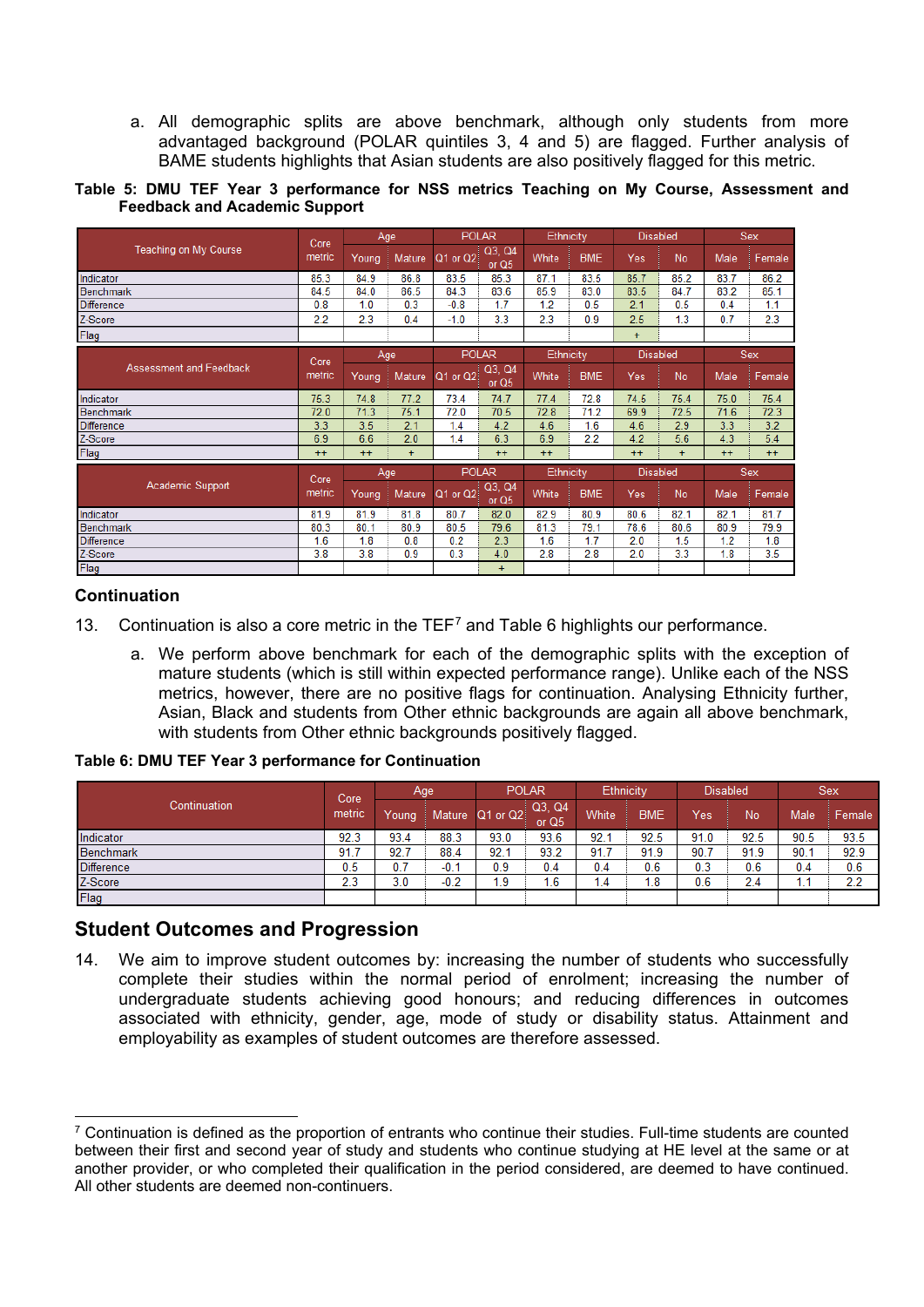## **Attainment**

15. The proportion of students receiving a good honours degree in 2016-17 increased from 67.3% to 71.5% overall. This improvement has been driven in large part by an increase in the proportion of BAME students receiving good honours (64.7%, up from 60.0% in 2015/16). This improvement is testament to our work addressing the BAME attainment gap through our Freedom to Achieve programme of activity. The BAME attainment gap is an issue across the HE sector, and we acknowledge that we still have significant strides to make.

## **Employment and employability**

- 16. In the TEF, to address the performance of providers against student outcomes, two employability metrics are used. These metrics are taken from the Destination of Leavers from Higher Education (DLHE) survey and are Employment or Further Study, and Highly Skilled Employment or Further Study.<sup>[8](#page-5-0)</sup> It is in these metrics that we perform exceptionally well (see Table 7, below). For Employment or Further Study:
	- a. All demographic splits are performing well above benchmark, and significantly so with positive flags evident across all student groups.
	- b. BAME students in general and Asian and Black students in particular have double positive flags. This is also the case for the performance of disabled students and students from disadvantaged backgrounds.
- 17. For Highly Skilled Employment or Further Study;
	- a. Our performance is exceptional, with double positive flags for each demographic split, including for Asian, Black and students from Other ethnic backgrounds.

#### **Table 7: DMU TEF Year 3 performance for Employment or Further Study, and Highly Skilled Employment or Further Study**

|                                            | Core           |              | Age       | <b>POLAR</b> |                   | Ethnicity |            | <b>Disabled</b> |      |      | <b>Sex</b> |
|--------------------------------------------|----------------|--------------|-----------|--------------|-------------------|-----------|------------|-----------------|------|------|------------|
| <b>Employment or Further Study</b>         | metric         | <b>Young</b> | Mature    | $Q1$ or $Q2$ | Q3, Q4<br>or $Q5$ | White     | <b>BME</b> | Yes             | No   | Male | Female     |
| Indicator                                  | 96.0           | 96.1         | 95.5      | 95.8         | 96.2              | 96.6      | 95.3       | 95.2            | 96.2 | 94.7 | 96.9       |
| <b>Benchmark</b>                           | 92.5           | 92.5         | 92.7      | 92.4         | 92.5              | 94.2      | 90.5       | 91.0            | 92.7 | 91.0 | 93.6       |
| <b>Difference</b>                          | 3.5            | 3.6          | 2.8       | 3.4          | 3.7               | 2.4       | 4.8        | 4.3             | 3.5  | 3.7  | 3.3        |
| Z-Score                                    | 14.1           | 13.3         | 4.8       | 6.5          | 11.5              | 7.8       | 11.2       | 7.1             | 12.8 | 8.7  | 11.3       |
| Flag                                       | $++$           | $++$         | $\ddot{}$ | $++$         | $++$              | $\ddot{}$ | $++$       | $++$            | $++$ | $++$ | $++$       |
|                                            |                |              |           |              |                   |           |            |                 |      |      |            |
|                                            |                |              | Age       | <b>POLAR</b> |                   | Ethnicity |            | <b>Disabled</b> |      |      | <b>Sex</b> |
| Highly Skilled Employment or Further Study | Core<br>metric | Young        | Mature    | Q1 or Q2     | Q3, Q4<br>or $Q5$ | White     | <b>BME</b> | Yes             | No   | Male | Female     |
| Indicator                                  | 79.4           | 77.9         | 86.3      | 77.0         | 78.2              | 78.3      | 80.8       | 78.4            | 79.7 | 80.5 | 78.6       |
| Benchmark                                  | 66.5           | 64.5         | 75.6      | 63.2         | 65.1              | 66.8      | 66.2       | 67.0            | 66.4 | 68.5 | 65.1       |
| <b>Difference</b>                          | 12.9           | 13.4         | 10.8      | 13.9         | 13.1              | 11.5      | 14.7       | 11.3            | 13.3 | 12.0 | 13.5       |
| Z-Score                                    | 27.4           | 25.0         | 11.4      | 13.7         | 20.7              | 17.7      | 21.2       | 11.1            | 25.1 | 16.9 | 21.7       |

# **Summary**

18. Our application and enrolment data evidences commitment to equality, diversity, inclusion and WP - with more BAME, disabled and disadvantaged students attending DMU than across the sector in general. Although we receive fewer applications from mature candidates the conversion to enrolment is shown in the large numbers who take up an offer of study with us. Our outreach

<span id="page-5-0"></span><sup>&</sup>lt;sup>8</sup> These metrics are based on the Destination of Leavers Survey from Higher Education (DLHE) which asks leavers to indicate their activity six months after gaining their qualification. The survey collects detailed data about employment and further study. Job titles and descriptions of duties are coded into the Standard Occupational Classification (SOC). The employment or further study metric is the proportion of leavers (responding to the DLHE) who report that they are in employment or further study. The Highly skilled employment or further study metric is the proportion of leavers (responding to the DLHE) who report that they are in highly skilled employment or further study, where highly skilled employment is those jobs matched to SOC groups 1-3 (managerial and professional).How are these employment metrics measured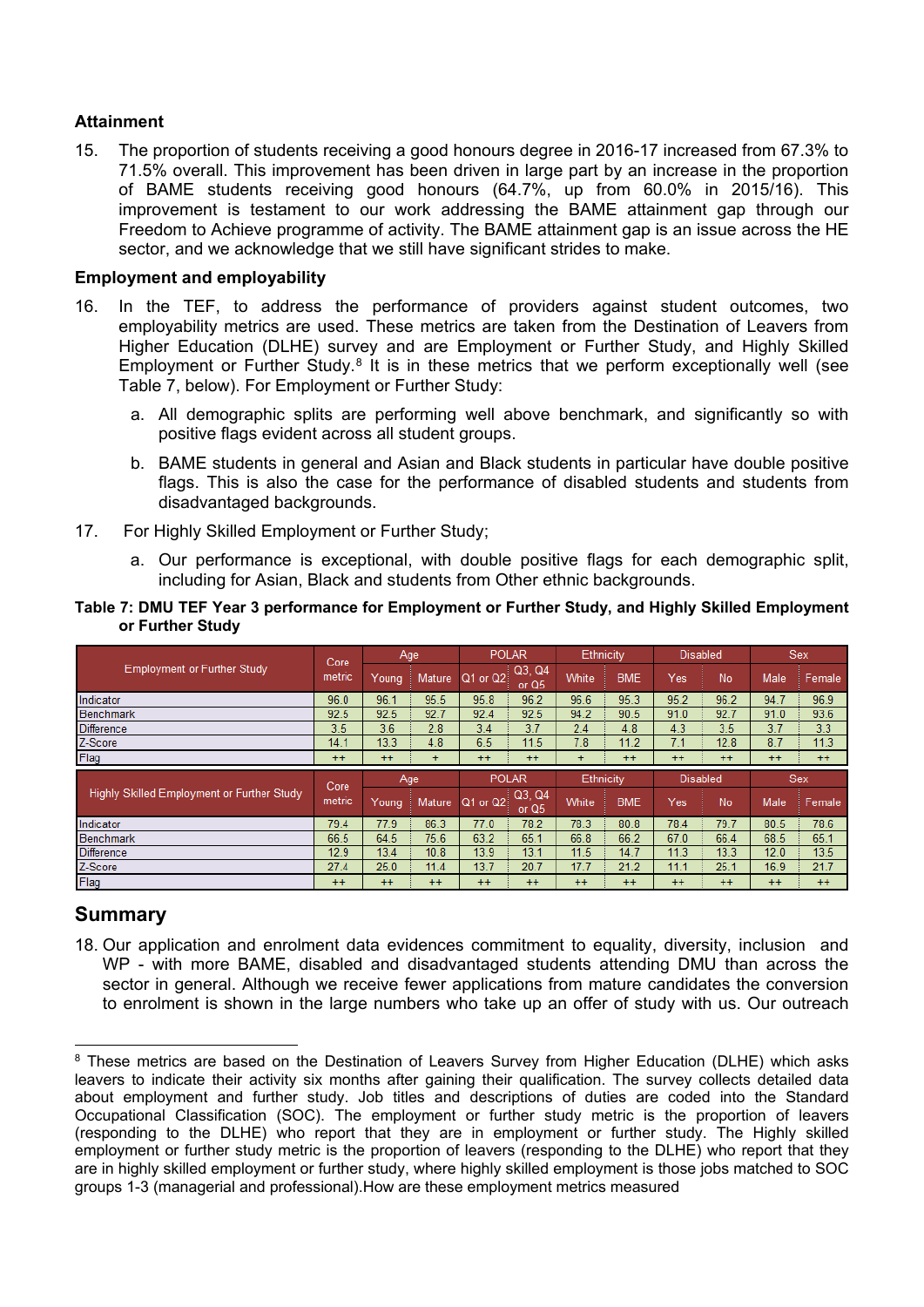work with schools and communities in the local area reinforces this positive outcome. While the proportion of our BAME students achieving good honours has increased, there is a lot of work needed to remove this attainment gap. Our Freedom to Achieve programme of activity is addressing this. Our continuation data shows that we are performing within expected levels, but we believe that it is a vital role of HE to ensure that students are able to fulfil their potential, whatever their background. We are delivering an extensive range of student retention activity to meet these objectives. Finally, our support for students regarding employment and employability is sector-leading. We are committed to our internship and placement programme activity and will aim to deliver an exceptional experience for our students and to prepare them for life after DMU.

# **Section 2: Our Ambition and Strategy**

# **Introduction**

- 19. We are proud of our record in widening access to our courses and promoting student success. In 2016 we launched DMUfreedom, our sector leading equality, diversity and inclusion charter for 2016-2020. DMUfreedom outlines our commitment to the values of freedom to be, to inspire and to succeed. It sets bold targets for what we want to accomplish, outlined by nine game-changers, and our objectives until 2020. We believe all our staff and students should be afforded the respect, inspiration, space and support to reach their full potential. DMUfreedom was produced in collaboration with our Students' Union and the staff network groups for BAME, disabled and LGBTQ+ staff. It is designed to speak to and have meaning for all students, staff, local and global communities and partners and reaches beyond the traditional protected characteristics to include diversity in its broadest interpretation. Fairness and inclusion are therefore central to our mission and extend from our strategic framework throughout our teaching activities to the wider student experience.
- 20. Our Learning, Teaching and Assessment Strategy 2018-2023 (ULTAS) sits alongside DMUfreedom. We are committed to creating an environment in which all students can thrive, irrespective of their background and ULTAS is built on the three pillars of Co-creation, Building Capability and Universal Design for Learning (UDL).[9](#page-6-0) The strategy outlines a number of objectives which will improve the student teaching, learning and assessment experience. Many are especially relevant to supporting under-represented groups and:
	- a. Deliver DMU-wide peer mentoring that enriches the student experience;
	- b. Make learning resources as accessible as possible;
	- c. Create inspiring and challenging courses according to the principles of UDL;
	- d. Recognise that students use information differently and facilitates learning accordingly;
	- e. Provide effective personal tutoring that supports individual progression;
	- f. Lead the sector in social mobility through student placements;
	- g. Develop intensive measures to support progression, retention and attainment.

# **Our approach to access and participation**

21. Our achievements in equality, diversity and inclusion are widely recognised. We are one of just nine universities in the UK to be awarded the Race Equality Charter award by the Equality Challenge Unit. We are also Athena SWAN Bronze award holders, have for a number of years been placed firmly within the Stonewall Top 100 Employers Index and are a Disability Confident employer. We are institutionally committed to Stonewall's #NoBystanders campaign pledge, a

<span id="page-6-0"></span> <sup>9</sup> UDL is a flagship teaching, learning and assessment initiative. It is a set of principles for curriculum development that give all individuals equal opportunities to learn, a pedagogic blueprint for developing learning, teaching and assessment methods and materials that work for all and is built on the belief that there is no single 'one-size-fits-all solution' to learning and teaching but rather that there are flexible approaches that can be adjusted for individual needs.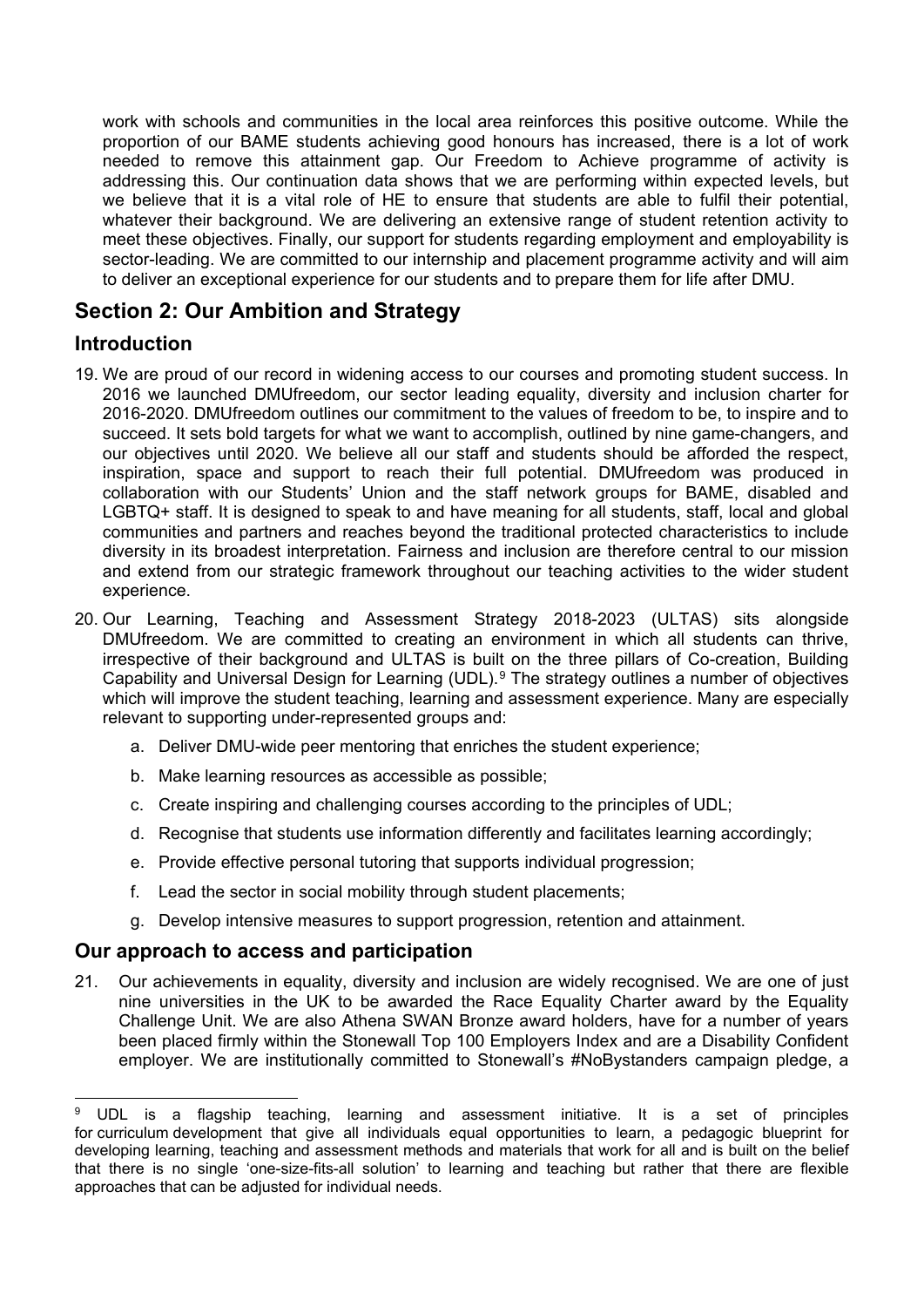promise to do all we can to challenge and end bullying and discrimination. Our Chancellor, Baroness Doreen Lawrence, and Vice-Chancellor have signed this pledge and we encourage all of our staff and students to make the commitment. Every February for the past five years, we<br>have celebrated LGBT History Month with #DMUPride. Our month-long celebrations have celebrated LGBT History Month with #DMUPride. demonstrate a real commitment to support and promote the issues related to LGBTQ+ identities and to celebrate those identities on our campus and within our city. During #DMUPride, a wide variety of events take place, exploring different LGBTQ+ identities, ranging from lectures and workshops, to film and theatre. This year, on Trans Day of Remembrance we launched our sector-leading policy, affirming the right of trans, non-binary and gender fluid students and staff.

- 22. All our staff are required to complete equality, diversity and inclusion training, and we are currently revising this provision to ensure it best meets our needs. Historically, we have provided online equality, diversity and inclusion learning and in 2016/17 piloted face-to-face student training, called *ED&Me*. We are also revising our *ED&Me* provision, with a view to incorporating this into the student induction experience, alongside e-induction, to maximise access and reach to all students.
- 23. We remain committed to improving the representation, progression and success of underrepresented groups of both staff and students. We are currently reviewing and developing the curriculum and methods of teaching and assessment to ensure staff and students can fully participate in the opportunities available to them at DMU. Through UDL and the Freedom to Achieve (which works to close the BAME attainment gap) strategic projects, we will review our programmes for their cultural relevance to our student base, and will work towards a culturally diverse and inclusive curriculum.
- 24. Our student population directly reflects the broad ethnic mix in Leicester, with just over half coming from BAME groups. Our continuing activity in community outreach projects such as #DMUlocal, and our strong local popularity among under-represented and BAME sections of the population ensure that we continue to provide an unrivalled student experience for all.
- 25. We continue to give attention to students with retention and progression needs. We therefore consider that student support, retention and student success continue form a major part of our APP. Further, we have set actions in our Race Equality Charter which seek to enhance retention, particularly for BAME students. This includes holding a biannual focus group on BAME students accessing student welfare and to co-create guidance and training on actions to reduce withdrawal between staff and students. We will continue to prioritise our expenditure in areas that improve retention and student outcomes so as to meet expected sector benchmarks.
- 26. Our APP builds upon the changing priorities set out in our agreement for 2018-19 and its alignment with OfS guidance. Our proposals also align with the changing demographic profile of the city and region and the impact of the global economy on graduate prospects. For these reasons, in 2019-2020 we aim to:
	- a. Maintain and enhance our reputation and collaborations for outreach activities;
	- b. Enhance our retention initiatives and continue to focus on support for BAME groups;
	- c. Reduce the BAME attainment gap;
	- d. Enhance our employability support through the provision of additional integrated course content and enhanced work experience opportunities.
- 27. We will do this through our:
	- a. Strategic approach to equality, diversity and inclusion, for example, embedding data review processes to enable faculties to review their own student and staff equality data, and work with their faculty outreach partners to identify areas upon which they can build in response to under-representations;
	- b. Influential projects and programmes launched to meet these strategic objectives, for example, Freedom to Achieve;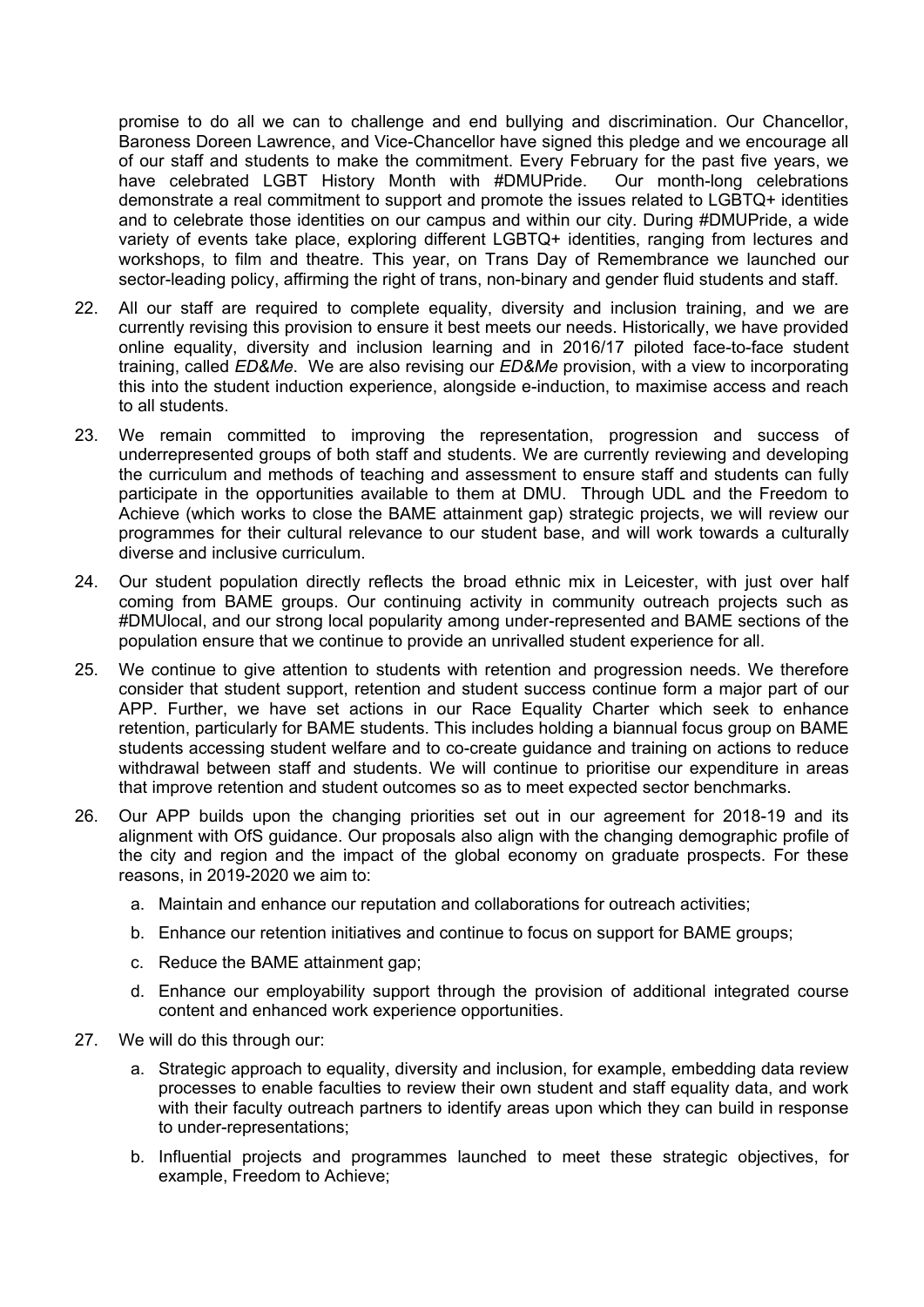- c. Ongoing institutional activity that forms part of our deep commitment to widening participation and access for all.
- d. Commitment to undertaking equality charters, and striving to be in the top quartile of the higher education sector as measured by relevant diversity charters
- e. Ensure each staff member has at least one objective in their objectives and appraisal setting for the period 2016-2020 which explicitly supports our equality, diversity and inclusion ambitions.

## **Our approach to equality, diversity and inclusion**

- 28. Our objective is simple that we put inclusivity at the heart of everything we do. Our commitment to fairness and equal access is embedded in all of our working practices. Our equality, diversity and inclusion objectives are explicit, and are embedded in our DMUfreedom charter. We have an established Equality and Diversity Committee, chaired by the Director of People and Organisational Development, who also has Executive Board responsibility for equality, diversity and inclusion. In addition, Executive Board members attend the Equality and Diversity Committee, Staff Network Group meetings, Race Equality Charter (Freedom to Achieve) and Athena SWAN Committees and also commission reports on projects and progress.
- 29. This year each faculty has established its own Equality and Diversity Committee which takes responsibility for progressing charter actions, examining their own equality, diversity and inclusion data, and championing progress on the Freedom to Achieve project from their faculty Fair Outcome Champions. Through DMUfreedom we:
	- a. Challenge convention, provoke debate and encourage participation in University-wide projects and events (for example, our recent campaigns Be the Change,[10](#page-8-0) and Keep Universities for the Many); $11$
	- b. Ensure all our teaching and learning is increasingly accessible and inclusive from UDL to implementing an inclusive curriculum, with targets intervention where attainment gaps are evident;
	- c. Offer all students skilled and inclusive academic support through personal tutors.
- 30. Equality impact assessment processes are required for all projects, policies and procedures we develop. Papers to the Senior Executive Committees are required to take account of equality and diversity. Throughout 2018 we will be revising our equality impact assessment process to better enable our staff to take account of ambitions and objectives set out in this agreement and in DMUfreedom more generally, and this will feed into our activity throughout 2019/20.

#### **Our collaborative approach: REACH partnership and the National Collaborative Outreach Project (NCOP)**

31. As part of the Leicestershire widening access partnership REACH<sup>[12](#page-8-2)</sup> we will use funding to further enhance our current partnerships programme of activities. Through the REACH partnership we will deliver collaborative events to support WP students from Leicester/shire through their education journey. The current NCOP project we are part of, will allow us to enhance further outreach programmes and we will do this by creating collaborative events for schools which focus on a number of different themes (skills development, STEM, sports etc.). This collaborative programme will see more effective engagement with under-represented groups, in particular, white working class boys. This project is allowing us to collaborate further with Northamptonshire partners and provide a wider offer to all WP learners across the two counties.

<span id="page-8-0"></span> <sup>10</sup> See<http://dmulocal.dmu.ac.uk/wp-content/uploads/2017/05/Be-the-Change-A-DMU-Manifesto.pdf>

<span id="page-8-1"></span><sup>11</sup> See<http://www.dmu.ac.uk/about-dmu/news/debate/keep-universities-for-the-many.aspx>

<span id="page-8-2"></span><sup>&</sup>lt;sup>12</sup> Please see [www.reach.ac.uk](http://www.reach.ac.uk/) for more information.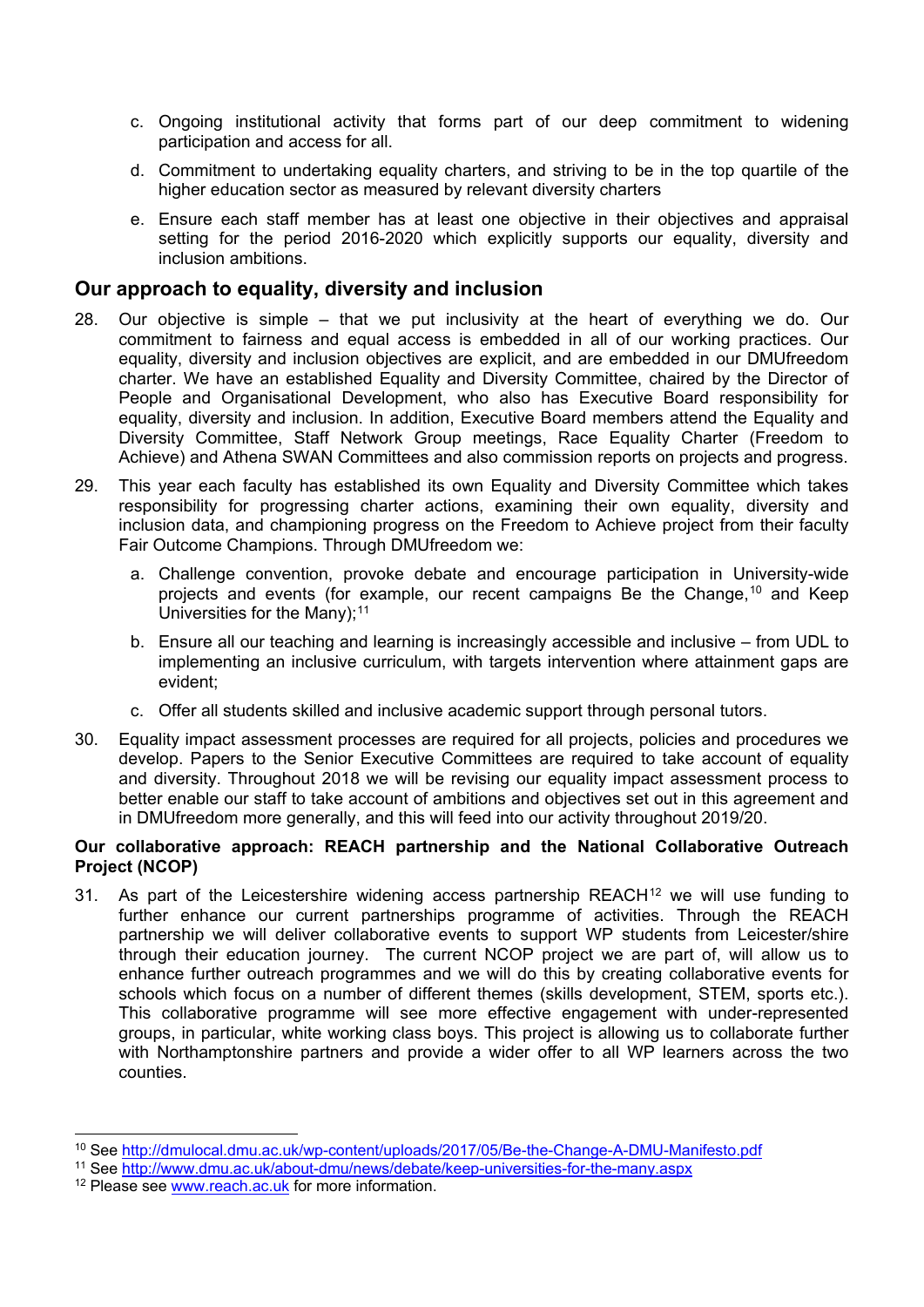- 32. As part of the NCOP activity we have established a mass student and academic mentoring project, which has provided support to targeted WP students from around the city and county on the C/D GCSE borderline. Our primary objective is to increase young people's attainment in core subject areas (Maths and English) whilst also providing aspiration-raising activities to encourage young people into FE and HE. This is being followed with a four-year programme tracking the pupils' progress using East Midlands Widening Participation Research and Evaluation Partnership (EMWPREP) data.
- 33. Although the NCOP project is a 4-year programme until 2020, as part of the project consortium we have confirmed funding until July 2019 and are awaiting confirmation of further funding from the OfS. We are confident that we will secure the final period of funding to continue this work. A new Pathways website will allow any WP staff member to liaise with schools and deliver subjectthemed activities using online resources. This virtual reality website hosts University campuses and enables young people to participate online. It is a tool which will be added to and developed to increase capacity for more learners to access activities with all information hosted online. We will also continue to provide communications support to the REACH partnership, with a dedicated role promoting partnership activities and encouraging schools and external partners to engage with the REACH website and relevant social media.
- 34. In addition to the above, our broader award-winning programme of Information Advice and Guidance (IAG) outreach with regional schools and colleges, offers comprehensive guidance to students, parents and local advisers regarding HE options, the university application process and available student support. Our placement team participates in outreach events to raise school students' aspirations around employability, and discusses the importance of gaining early work experience and where to look for suitable opportunities.
- 35. We are committed to supporting our students to achieve their potential and transition from education to employment. From our extensive resource support mechanisms through to our Employer Engagement Strategy, which was launched in March 2017, we give students from all backgrounds the best possible opportunity to gain positive outcomes from their time here.

# **Monitoring and Evaluation**

- 36. We understand the importance of monitoring and evaluating our activities so that we are able to recognise good practice and fund future activities accordingly. We measure and monitor impact on all our projects and programmes through a Benefits Management Advisory Group (BMAG). This ensures that all project managers are supported in setting and agreeing impact measures, which are approved by the Senior Responsible Officer (SRO) and project board. All projects and programmes that are included in our APP are evaluated in this way.
- 37. In addition, the 2018-19 Office for Fair Access (OFFA) strategic guidance states that all high fee charging institutions should *ensure that expenditure is informed by evidence, and supported by appropriate evaluation and that institutions should evaluate your financial support to determine its impact*.[13](#page-9-0) In order to facilitate this, OFFA commissioned the development of a statistical model to evaluate the impact of financial support provided by the bursaries and scholarships on student outcomes.[14](#page-9-1) We employ this statistical model, which uses available datasets from HESA and the Student Loans Company, to evaluate whether financial bursaries (or scholarships) ameliorate a perceived educational advantage or disadvantage to a particular group of students relative to others.
- 38. Other evaluation and monitoring activities include the:
	- a. Coordination of student surveys to assess satisfaction and engagement with key activities;

<span id="page-9-0"></span> <sup>13</sup> See [https://www.offa.org.uk/wp-content/uploads/2017/02/Strategic-guidance-developing-your-2018-19](https://www.offa.org.uk/wp-content/uploads/2017/02/Strategic-guidance-developing-your-2018-19-access-agreement-FINAL.pdf) [access-agreement-FINAL.pdf](https://www.offa.org.uk/wp-content/uploads/2017/02/Strategic-guidance-developing-your-2018-19-access-agreement-FINAL.pdf)

<span id="page-9-1"></span><sup>14</sup> See<https://www.offa.org.uk/egp/impact-of-financial-support/>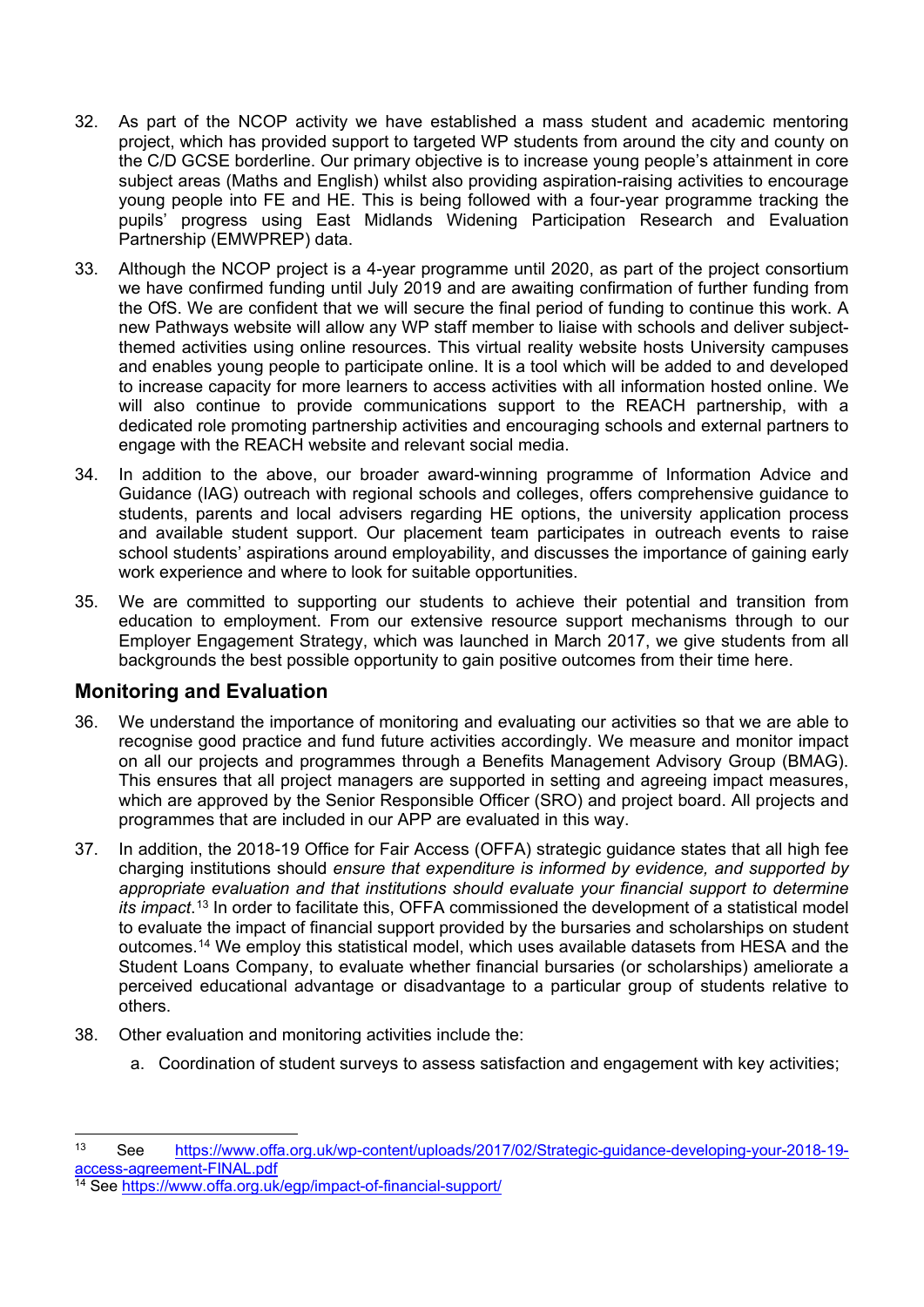- b. Monitoring of strategic projects and programmes through a Corporate Portfolio Management Office which manages the processes and paperwork generated by projects and programmes and ensures senior responsible owners oversee all strategic change and support project managers;
- c. Compilation of reports on take-up of specific initiatives, responses to targeted outreach events, and the success of collaborative initiatives;
- d. Monitoring and analysis of annual student data (for example, the NSS, the DLHE, HESA PIs);
- e. Compilation of annual equality, diversity and inclusion reports which address applications, enrolments, progression and achievement of under-represented groups;
- f. Monitoring of equality, diversity and inclusion charters such as the Race Equality Charter Mark, Athena SWAN and the Stonewall Workplace Index and their respective action plans;
- g. Embedding of equality, diversity and inclusion data review processes in faculties through Faculty Equality and Diversity committees;
- h. Monitoring of progress on strategic projects such as DMUfreedom and Freedom to Achieve;
- i. Monitoring of schools and youth engagement and attainment projects through the EMWPREP. This ensures that rigorous targeting, monitoring and evaluation is embedded in our outreach work by:
	- Working with schools, colleges and local authorities to identify target cohorts within schools and colleges;
	- Undertaking data capture at activities to ensure they are reaching the appropriate cohorts of students;
	- Undertaking evaluation of activities to review impact on participants' aspirations to progress to higher education;
	- Using data gathered through EMWPREP to conduct annual reviews of the impact of interventions on regional progression to HE facilitated through the REACH partnership;
	- Sharing best practice in targeting and evaluation with partner HE Institutions.
- j. Monitoring of student volunteering participation in projects through the MyGateway system with hours logged and recorded for students' HEAR records.
- k. Assessment of feedback and evaluation from pre-enrolment events and induction workshops to support new students.

## **Student Engagement**

- 39. Student engagement is a cornerstone in the development of the ULTAS and our Student Experience Strategy, both of which provide an unequivocal statement of our commitment to our students. The DMU Student Charter, first introduced in 2012/13, and annually reviewed and produced jointly by students, DMU and De Montfort Students' Union (DSU) staff, articulates our commitment to listening and responding to the student voice. It sets out our commitment to students, from students to DMU, and from DSU to students. We see our students as drivers of change and we view student representation as a key element of our engagement processes. Our students provide feedback through student representatives, surveys, focus groups and directly to staff on their educational experience. The views of students, both individually and collectively, help to inform all aspects of the University from quality management systems to library developments.
- 40. In partnership with DSU we jointly manage student representation and ensure that their views are heard. Students are represented via School Representative Coordinators (SRCs), appointed through a joint DMU and DSU recruitment and selection process, and Course Representatives who are elected by their peers. The SRCs, who each receive an annual stipend, are neither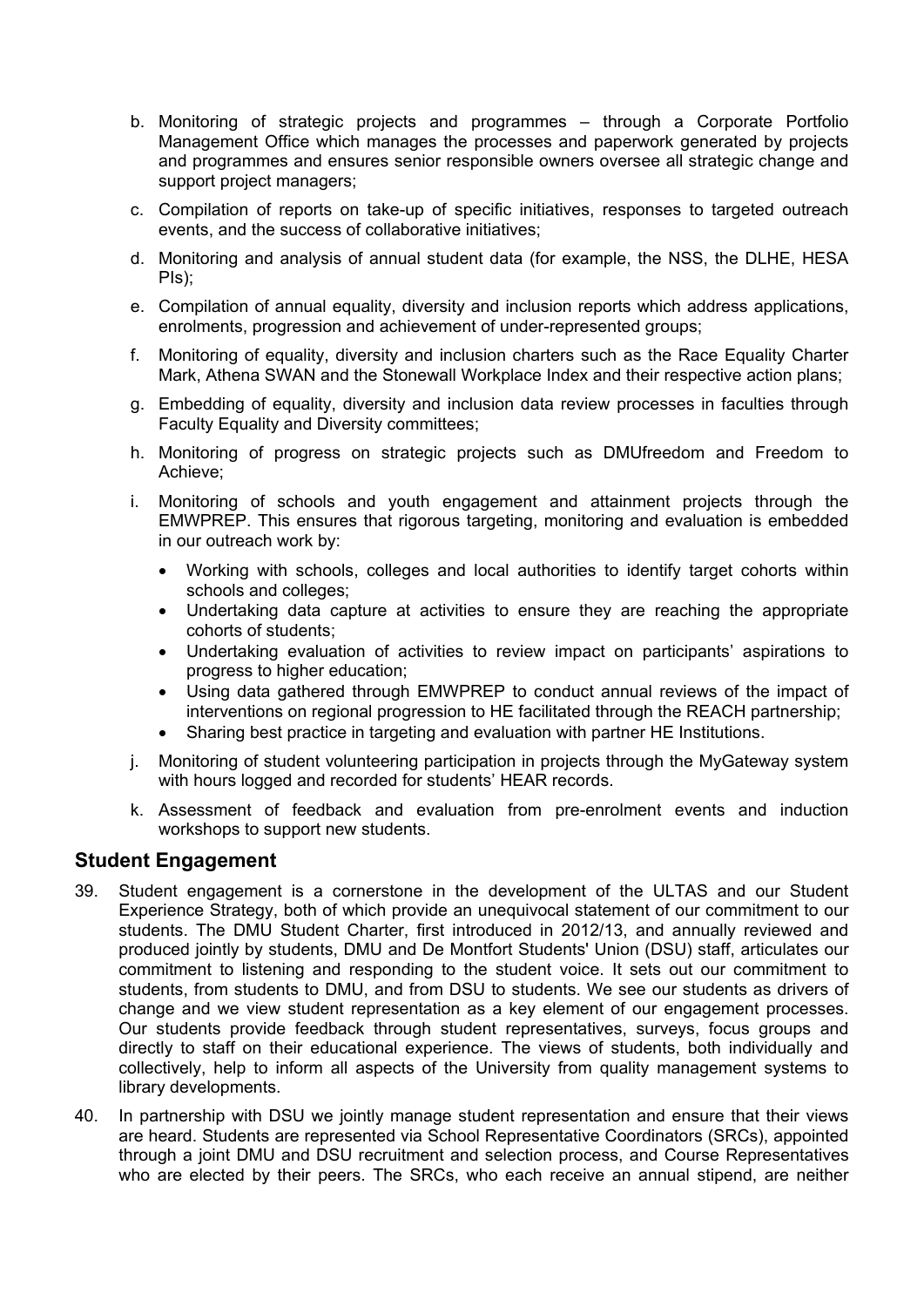agents of DMU nor DSU but play a 'critical friend' role to both. They represent the wider student voice and are the best expressions of partnership and collaborative working between DMU and DSU. We ensure that student input into decision-making processes occurs via our boards and committees from the very top University level such as the Board of Governors, Academic Board, Academic Quality Committee, Equality and Diversity Committee and the University Learning and Teaching Committee, to more local but equally important committees such as Programme Management Boards and Student Staff Consultative Committees.

- 41. Student input has helped to drive many improvements. From 2013/14 we put in place anonymous marking for coursework assessments as a direct result of a campaign by DSU and a proposal submitted by them to Academic Board. From 2016/17, we have supported esubmission to enable prompt and paperless assessment of all text-based assignments. Building on student feedback, we have introduced a 20-working-day turnaround time for feedback, which we monitor at module level to ensure parity of student experience.
- 42. Through our Programme Assessment Enhancement (PAE) process we collect feedback at both course level and module level. This means that student feedback informs our Module Enhancement Plans (MEPs) and Programme Enhancement Plans (PEPs), which are live documents used to record reflections, problems and evaluation in order to inform changes and enhancements.

# **Section 3: Access, Student Success and Progression Measures**

43. Section 3 of our APP details the activity we will deliver in order to meet students' access, success and progression needs.

## **Access**

## **Transitions into HE**

- 44. Our Transitions Team, based within Student Finance and Welfare (SFW), works with programme teams to review existing support to students at key transition points, including prior to enrolment, and to develop new ways to assist them. We lead on supporting and delivering a number of national initiatives including the Helena Kennedy Foundation's Article 26 Project (to support students from an asylum-seeking background who do not have access to student finance); the student estrangement charity Stand Alone (to provide a package of financial and welfare support to students estranged from their parents); and the annual National Network for the Education of Care Leavers Conference. The SFW team provides dedicated, specialist frontline support through group workshops and during events such as National Student Money Week. It offered more than 3,000 individual appointments in 2016/17. The team also administers £760k to students in financial need through our DMU Support Fund.
- 45. Pre-entry summer schools also provide an opportunity for students to familiarise themselves with the University environment and prepare for HE study. During 2016/17 350 applicants attended a preparation event. Each September our Transitions team delivers a bespoke preparation event called Get Set for DMU for students who gain an offer through Clearing. This event is designed to help tackle inequalities in retention rates between clearing students and their peers by addressing key transitional themes. In the summer of 2017 this was supplemented with DMU Aspire, aimed at widening the participation of at-risk Sixth Form students in the local area. This programme exists to create ambition and aspiration in these students by giving them a taste of DMU life.

## **#DMUlocal**

46. Through our inspirational #DMUlocal programme, and with partners including Leicester City Council, the NHS, community groups and charities, our staff and students will continue to make a significant contribution to the social and economic development of Leicester and bringing positive changes across the city. Our students work alongside groups classed as 'hard to reach' and engage them in over 100 activities that focus on three core areas: education, health and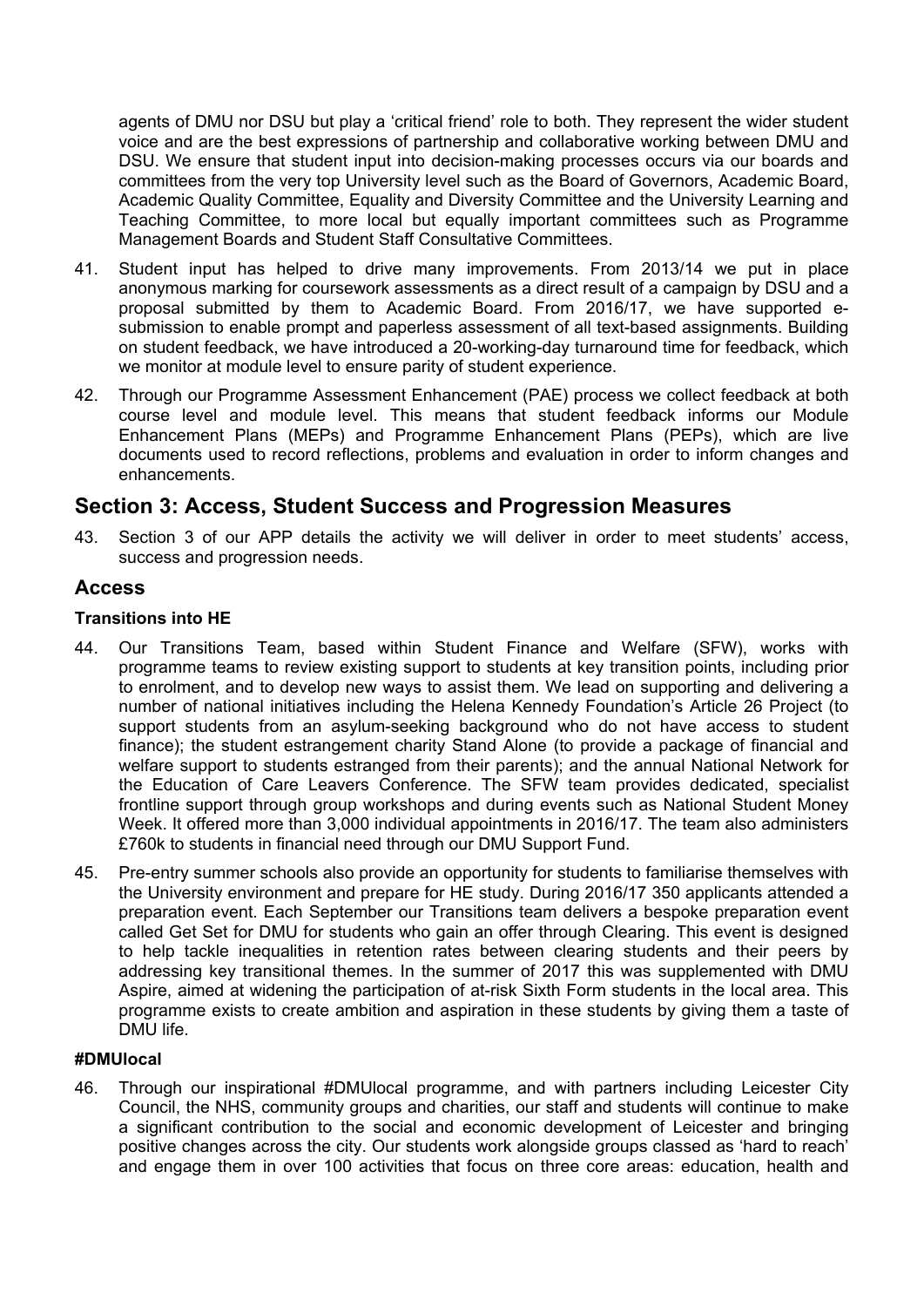regeneration. Some projects require students to undertake specialised training delivered by organisations such as Diabetes UK and Dementia UK. Many of our #DMUlocal projects support students on specific degrees. Our education initiatives, where we work with over 30 primary and secondary schools in Leicestershire, mean that Education Studies students can find placements in schools more easily through these established links. Nursing students teach schoolchildren how to stay safe, by teaching basic first aid in schools and students from all disciplines can take part in outreach projects supporting young learners in local schools. We are confident that these experiences mean our students leave university as rounded, self-assured individuals with key employability skills and the knowledge that they have benefited the community and made a lasting difference to people's lives and supported young people in their HE decision-making and attainment. Nearly 90% of #DMUlocal volunteers surveyed believe they have new skills that employers will value.

## **Student success**

47. We are committed, as set out in DMUfreedom, to continue cultivating an environment in which staff, students and partners have freedom to be, freedom to inspire and freedom to succeed. One of our specific objectives is to close diversity-related gaps in student and staff retention, progression and attainment. Through our Race Equality Charter work, we have set a number of actions to enhance our marketing and communications work, to ensure role models are made visible, working with BAME alumni, to increase the number of BAME honorands and promote students who have benefitted from a #DMUglobal experience. Key strategic projects such as UDL and Freedom to Achieve help to deliver this vision.

## **Personalised learning**

- 48. Over the course of 2016/17, we consulted widely as we developed our new University Learning, Teaching and Assessment Strategy (ULTAS). The consultation confirmed that, in teaching and learning, our priority is to treat each student as an individual learner and contributor, and to take account of their differing needs, aptitudes, and backgrounds. We will meet the wide range of students' learning needs by making learning resources as accessible as possible and we will create inspiring and challenging courses that provide all students with the equal opportunity to succeed and develop according to the principles of UDL. Through our Race Equality Charter work, our Library and Learning Services (LLS) directorate has identified a need to review the service provision to ensure the diversity of our cohort is reflected, and to ensure the future library building/refurbishment is accessible to all students and reflects their differing needs.
- 49. All curriculum modifications and improvements resulting from UDL changes are tracked and managed through our quality assurance processes. Our staff are encouraged to keep up with UDL changes and transformations via a series of learning and development courses. By the end of the 2016/17 year, more than 1,800 staff members had participated in elements of learning and development, via a staff development plan, to facilitate UDL methods.
- 50. The introduction in September 2016 of DMU Replay provided students with anytime access to audio and/or visual material which the member of academic staff has recorded before, during or after a lecture or other taught session. Through a phased rollout we focused particularly on students who joined DMU in September 2016 who would have been most affected by DSA changes. In the first term of 2016/17, the introduction of UDL and DMU Replay significantly increased student interaction with our online learning resources. The rollout of DMU Replay is has now been extended to include second and final year students, and has achieved nearly onemillion views.
- 51. Helping students to make a smooth transition to life at DMU is just one of the many roles that our personal tutors fill. During the first three weeks of study, all new students are offered the chance to meet their own personal tutor and begin to build a positive relationship with them. As well as helping with settling in, personal tutors are there to provide advice and guidance, feedback on general academic progress, assistance with action planning and reflective learning, and signposting to other specialist support or advice services. In 2014/15 we launched the DMU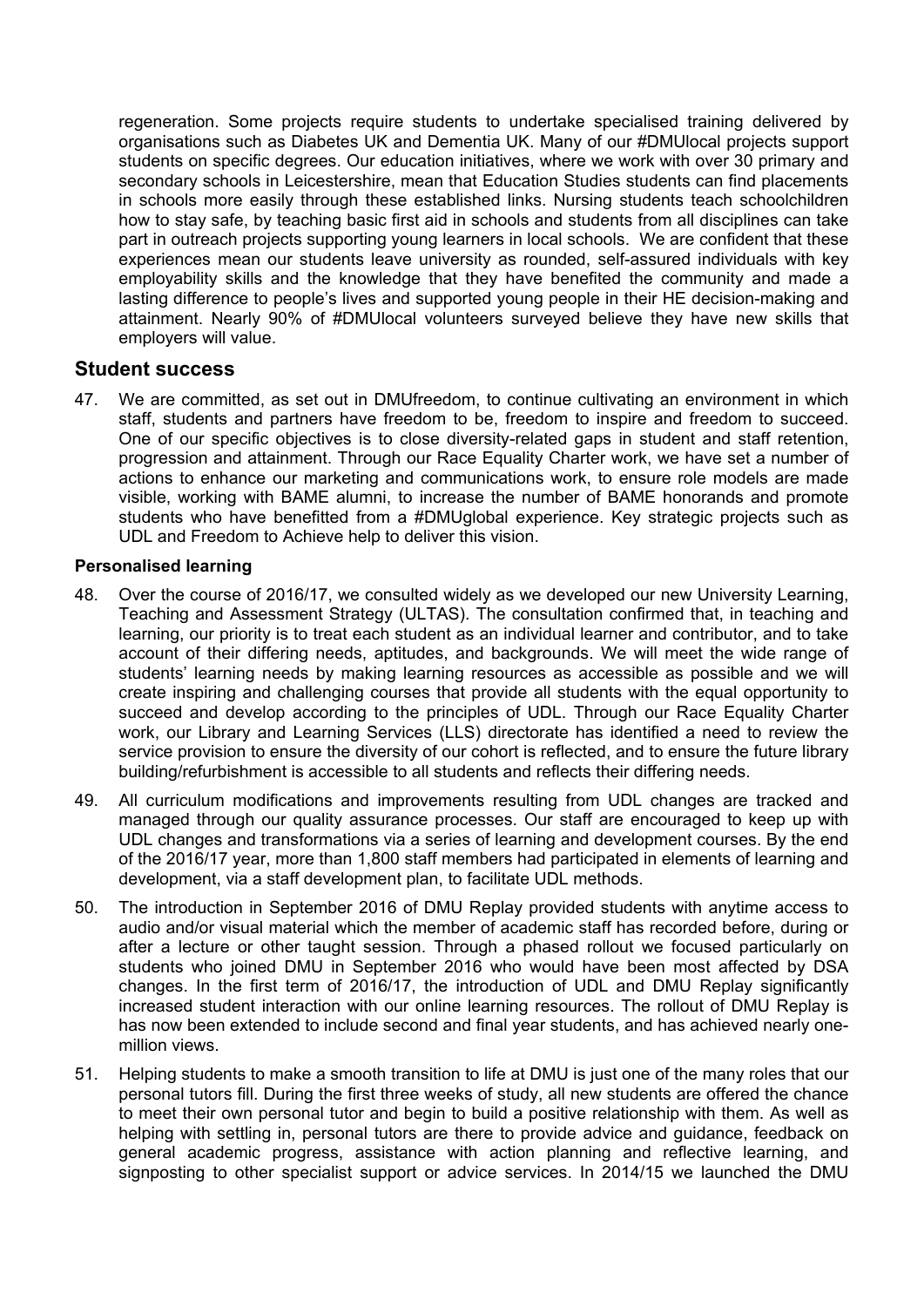Principles of Personal Tutoring Practice which encompassed a shared partnership approach between each student, their personal tutor and the University, as advocated in the National Union of Students' Charter on Personal Tutors.

52. We have continued to evaluate the support and guidance we give to staff and students about Personal Tutoring, which includes the development of existing learning and development offers into a personal tutoring pathway for aspiring, new and existing personal tutors; and enhancing mechanisms for sharing best practice in personal tutoring. This project is ongoing and will continue: we recognise that one of the earliest and most effective interventions for struggling students comes via their relationship with the Personal Tutor. Tutors can alert teams in the Student Gateway, a one-stop shop for students in need of advice, information and support, about students they believe to be in need of assistance. As someone who engages with students on a regular basis, a personal tutor is often best placed to facilitate an early intervention.

## **Freedom to Achieve**

53. Our Freedom to Achieve programme was launched in 2016 to address our BAME attainment gap and delivers strategies to increase the number of BAME students achieving good honours degrees. The programme supports activities already proving to be effective in individual institutions, with the aim of replicating good practice and rolling it out to a wider range of HE providers. In the first year of the programme our BAME attainment gap fell by more than 3%. The Freedom to Achieve programme also includes activity associated with the Inclusive Curriculum Framework which aligns with our UDL approach and asks whether our teaching, learning and assessment creates an accessible and culturally competent curriculum in which students are able to see themselves reflected and equips students with the skills to contribute positively to and work effectively in a global and diverse environment. Faculties and directorates have reviewed their use of images around physical spaces on campus to ensure they are representative of the staff and students at DMU.

#### **Health and wellbeing**

- 54. We aim to create a healthy and resilient community in which all students have the opportunity to reach their full potential. As such we are establishing a new programme called Healthy DMyou which will embed effective health and wellbeing activity across the University. By employing a University-wide approach we will establish a learning environment and organisational culture that enhances the health, well-being and sustainability of its community and enables people to achieve their full potential. Currently at the scoping phase we expect a full roll out of activity by 2019/20.
- 55. Our aim is to support students who may be experiencing difficulties for a variety of reasons. We recognise the need to offer a diverse range of approaches for our students, so our Counselling and Wellbeing team offers face-to-face, e-counselling and life coaching services to support students who may be managing a range of personal life issues including anxiety, depression, bereavement, phobias, relationship break-ups and abuse. On campus, as in pre-enrolment, we provide students with autism or autism spectrum disorders (ASDs) with a range of support services, access to a peer network, bespoke advice and specially designed quiet areas that offer low-stimulation space following sensory overload. All of these measures combined have contributed significantly to improved retention of undergraduate students with ASDs; drop-out rates for these students have decreased from 12.7% in 2013/14 to just 11.9% in 2016/17.

#### **Disability advice and support**

56. We are rightly recognised for our excellent support for disabled students and we are also a Disability Confident Employer. Our Disability Enhancement Programme (DEP) was described by the then Department for Business, Industry and Skills (BIS) as 'inspirational' and is viewed as an example of good practice to be encouraged across the sector. DEP was a two-year strategic change programme focused on enhancing key areas of the student experience with a specific focus our disabled students. Outputs from the programme are feeding into further UDL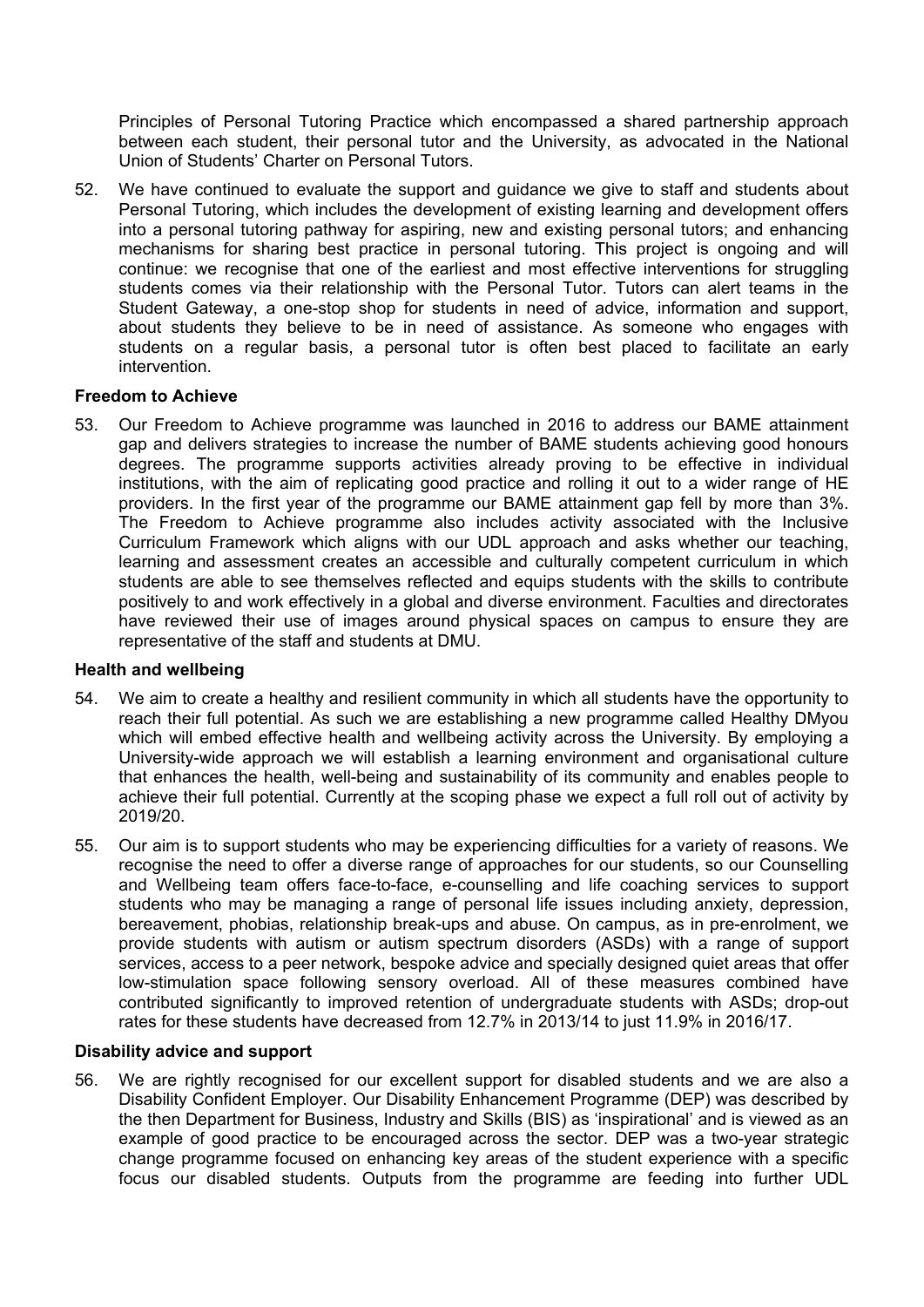enhancements. We are committed to looking at ways to remove barriers to enable students and staff to fully participate in the opportunities we provide. We encourage students and applicants to inform us about a disability, medical condition or learning difference as early as possible, so that relevant support can be arranged while they study with us. The DMU Centre for Accessibility Needs provides students with support from a specialist team which performs needs assessments as part of the DSA application process.

57. We have a central team of disability officers and transition and retention officers, as well as Faculty Disability Officers (FDOs) based in each faculty building. FDOs provide information, advice and guidance to academic colleagues to ensure relevant learning and teaching support recommendations are in place for disabled students. They also ensure that our disabled students are aware of, and know how to access, disability support in their faculty. Our Disability Advice and Support team (DAS) offers group dyslexia screening in programme areas where historically there have been large numbers of students with undiagnosed dyslexia. Where such screening has taken place team members regularly identify those students who have a disability. They can then work with the student, offering a full, University-funded assessment with an educational psychologist. Where a specific learning difference is identified, eligible UK students can access specialist support through the DSA process and via DAS; international students and non-DSA eligible students are supported via DAS. DAS support may include the loan of equipment as well as support in workshop and one-to-one settings.

#### **Enhancing student retention**

58. In our Student Retention and Attainment Strategy, endorsed by Academic Board in 2015, we outline how we aim to improve student outcomes by increasing the number of students who successfully complete their studies within the normal period of enrolment; increasing the number of undergraduate students achieving good honours; and reducing differences in outcomes associated with ethnicity, gender, age, mode of study or disability status. We are aware of, and responsive to, the fact that personal and/or health difficulties can have an adverse impact on a student's academic performance. Our Enhancing Student Retention project has been developed in response to our student non-continuation data (6.6% when the project started in Sept 2016) and features a Transitions element as well as Course-Specific Interventions (CSI). Our Transitions Team works with programme teams to review existing support to students at key transition points (prior to enrolment, during their first year, between academic years, and on graduation) and to develop new ways to assist them. CSI identifies programmes with the highest levels of student non-continuation and these programmes are supported by the Student Welfare Team to deliver and evaluate course-specific actions. To date, of the programmes within this initiative, the majority have seen a reduction in student non-retention.

#### **Resources**

- 59. In the 2017 NSS results 89% of our students were satisfied with the learning resources we offer at DMU. This is 5% above the sector average and puts us in the top 25 universities for learning resources in the UK. In addition, Library and Learning Services (LLS) also holds a Customer Service Excellence Award. In response to student feedback our Kimberlin Library is now open 24/7/365; the Centre for Learning and Study Support (CLaSS) offers support and advice on assignments, including weekly drop-in sessions for assignment writing, one-to-one tutorials and advice on academic writing. In addition, as part of our Race Equality Charter work, the Library are keen to understand how they can further support and enhance students' learning.
- 60. CLaSS delivers a range of learning development activities including 1:1 tutorials, workshops within the curriculum, drop-in sessions, generic workshops, as well as the development of accessible and inclusive online resources. In 2016/17, of the student groups engaged in CLaSS provision (tutorials, drop-ins and workshops) 64.7% were BAME students, 28.7% were disabled students, 13.1% were 25-30 years old; 23.1% were 31 or older mature students; and 50.7% had parents who had no experience of HE. Also within LLS, Academic Liaison Librarians give faceto-face and virtual 1:1 sessions in curricula and workshop support enabling students to develop their information and digital literacy skills. The Centre for Enhanced Learning through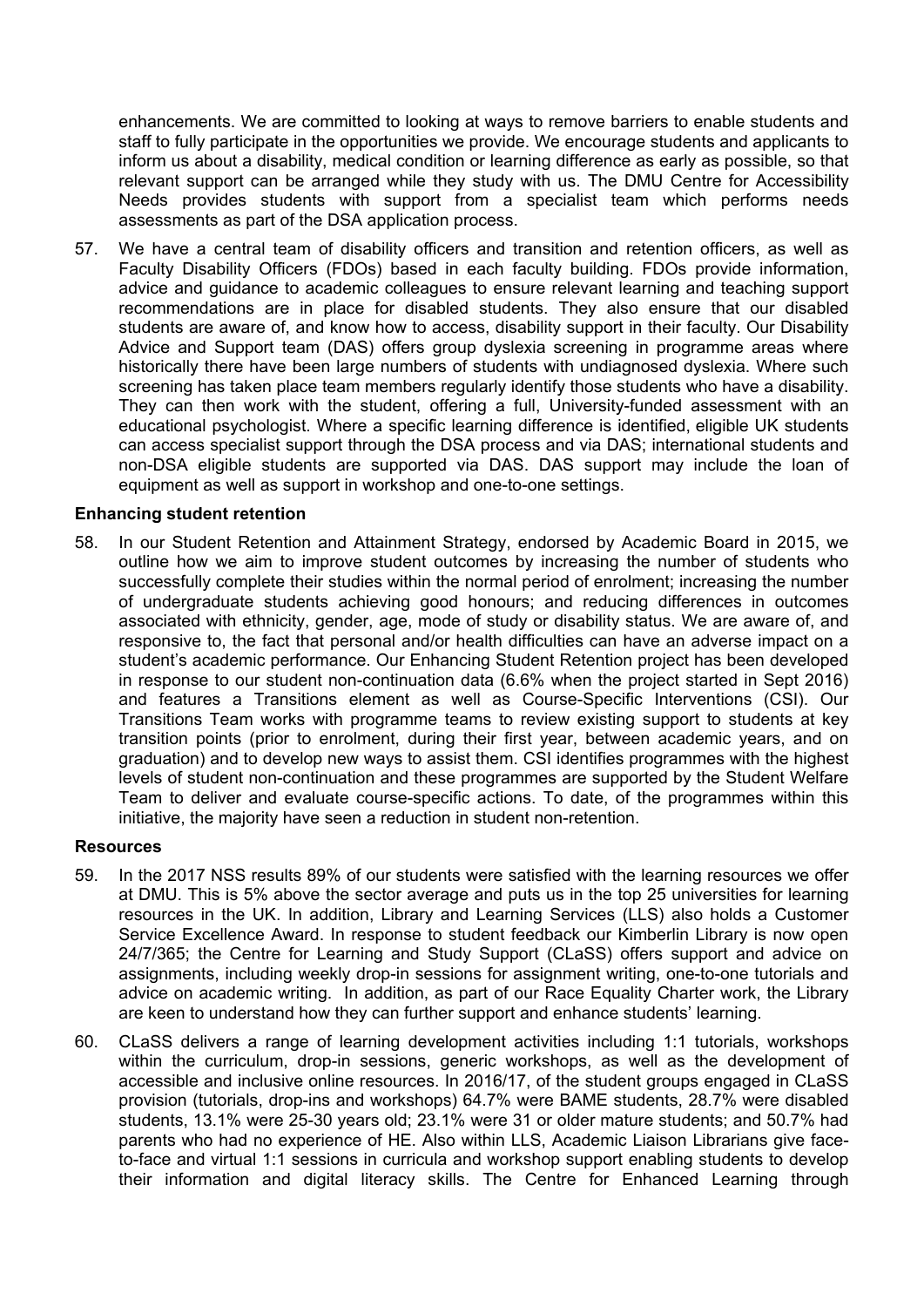Technology (CELT) team provides IT orientation and induction for students to immediately engage with our UDL approach and their learning materials. In addition, the CELT team provide bespoke faculty and school specific IT inductions, developing online resources in Blackboard, including DMU Replay, to ensure that support is available to students at all times and at distance.

61. We run in-faculty IT sessions for the increasing number of disabled students who want to engage with technology for their support. Dedicated disability advice and support staff will also be present in faculties to support students with their tech-specific requests e.g. help with using digital recorders and accessing on-campus technology. This will enhance the support offered by the Library but also integrate with faculty technician support.

## **Progression measures**

#### **Work experience**

- 62. We are committed to increasing the number of students undertaking a quality work placement as part of their studies, which can make a major contribution to students' employment prospects as well as academic attainment. We will continue the implementation of our 5-year project (2017- 22) to increase students' participation in sandwich placements. This includes the growth of internal placements and introduction of a new Enterprise Placement Year. A key strand of this work is a focus on analysing and addressing participation gaps between students from different ethnic backgrounds, aiming in particular to raise the participation rates of BAME students and the related positive impact on academic attainment and graduate employment for these groups. To broaden our placement offer and make high quality work experience accessible to more students, in 2018-19 we will continue the roll-out and growth of a major new cross-institutional programme, #DMUworks, providing new and varied short-term professional experiences and skills masterclasses. The programme aims to ensure opportunities are more flexible and tailored, extending to every student, increasing take-up and impact.
- 63. We will continue with our highly successful Frontrunners internship scheme which offers 100 students per year a paid internship on campus. As with all our placements, this scheme includes mandatory skills development activities such as job application and interview preparation workshops, ensuring the opportunities mimic graduate recruitment practices. In addition we will continue to refine our internal placements and internships offer so that students who have not previously participated, or whose subject offers limited paid opportunities externally, are prioritized. The impact of these work experience activities on student outcomes is clearly shown in our graduate employment data. Our employment figure was 96.7% for 2015/16 leavers. For students undertaking a Frontrunners placement this increases to 97.8%. Job Quality for all 2015/16 graduates was 80.4%; for Frontrunners it was 88.6% and Graduate Champions 98.6%. Our 2016/17 graduates taking a placement year had high attainment levels; 90.1% achieved a first class or upper second class degree compared to 71.3% of all graduates.

#### **Integrated career development; workshops and masterclasses**

64. We embed employability within the curriculum, ensuring key knowledge and skill development reaches students while they are in the classroom and is seen by them to have clear relevance to their studies. We will progressively introduce more external speakers into the classroom, both our employer contacts and alumni, to ensure class contact is up to the minute and brought to life for students. We are focusing this work initially on the ten programmes within each faculty with the lowest scores for successful graduate outcomes. Our central Careers and Employability service will continue to operate a hub and spoke model where strategy is driven centrally but student-facing staff are based physically in the faculties. This has proved successful for making sure staff can provide responsive and course-relevant guidance on placements and career development and can be easily accessed by students in the buildings where they study.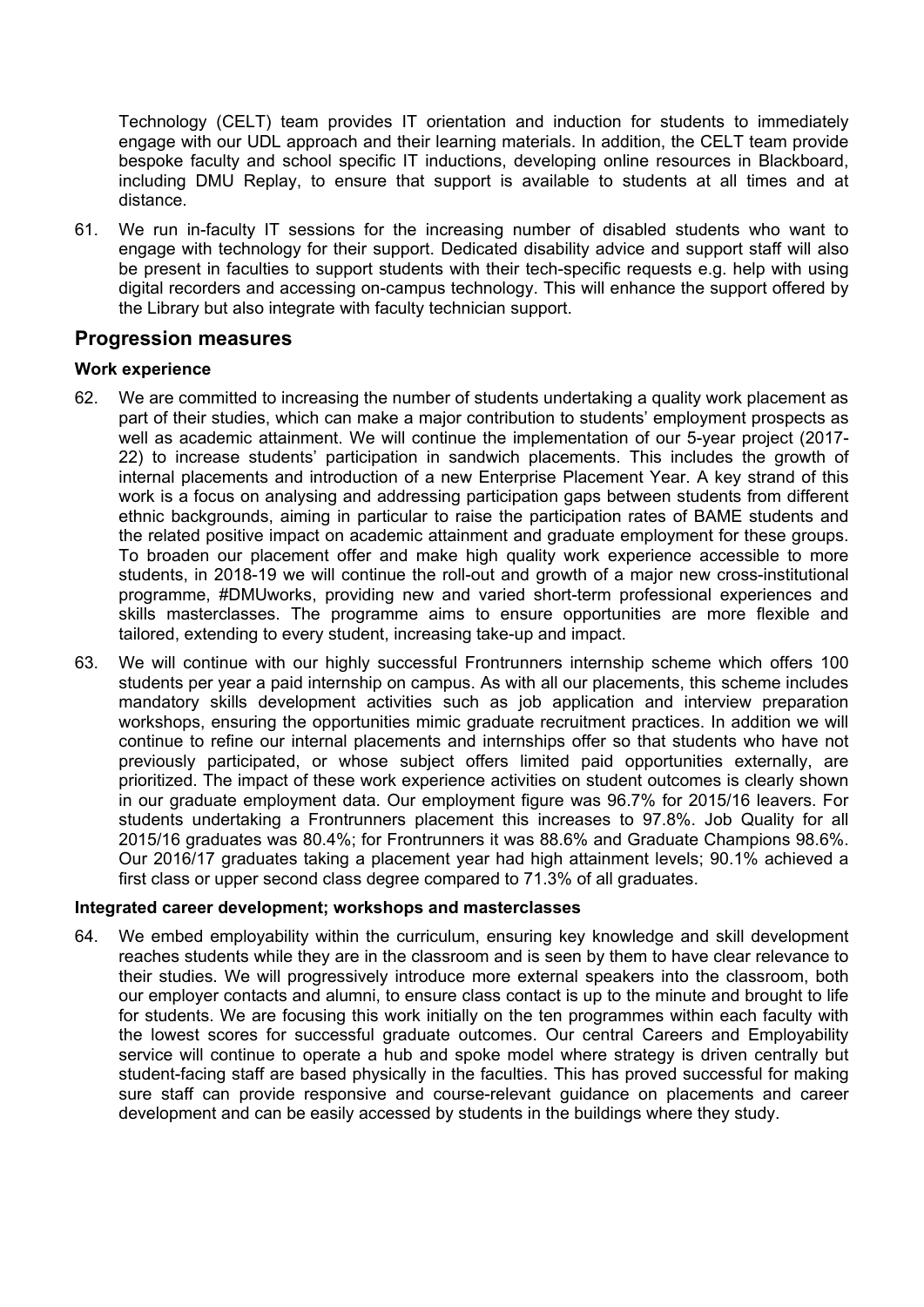## **Engagement with industry**

65. Our Employer Engagement Strategy 2016-2020 is already delivering benefits which contribute to our strategic aims improving employability outcomes for our graduates and the retention of graduate talent in the local area. The strategy takes a targeted approach to working with employers, identifying those whose business model and business needs match the profile of our students. One of the six key criteria is that diversity or social mobility should be a key driver for their business. We have formed an Employer Advisory Panel to look in detail at key barriers for our students in accessing high quality opportunities and finding solutions in partnership. Solutions have included building bespoke pathways with employers integrating project briefs and site visits to allow both employers and students to interact ahead of formal recruitment processes. We have now developed highly productive pathways with a number of regional employers which has led directly to students being offered work opportunities.

## **Enterprise**

66. During 2017-18 we began developing an enhanced Enterprise offer for students, recognising the importance to individuals, the region and economy of having the knowledge and practical tools to undertake entrepreneurial activity and kick-start new business ideas. We will be delivering a new Student Enterprise strategy led by the PVC Enterprise with the support of a newly restructured and expanded Enterprise team.

## **Digital tools**

67. To support students with non-traditional modes of engagement, in addition to providing out-ofhours career support, we have made a substantial investment in IT systems including an online Careers Management System, Abintegro, enabling students to make more use of e-guidance such as interview notes and action plans, e-mentoring and e-learning modules. Bespoke online workflows have been developed to support students' preparation for placements and to enable monitoring of student engagement at individual level including sorting participation data by different WP characteristics. All students have the opportunity to develop their Higher Education Achievement Report (HEAR) in order to record and showcase their academic and extracurricular achievements in a single document.

# **Employability and transferable Skills**

68. A focus on employability is embedded within the curriculum across all four faculties and, alongside our central careers and employability service, support is available from facultyembedded careers guidance and placement teams. This approach highlights how much emphasis we place on the importance of employability and transferable skills and ensures that all our graduates are prepared for the next steps after university by providing activities tailored to the subject of study.

## **#DMUforlife**

69. We have recently reinvigorated our approach to building an active community of our new graduates, aiming to ensure they continue to benefit from University support, expertise and networks as part of a continued journey as soon as they graduate. As part of this initiative, the Careers and Employability team will enhance the career support available to graduates and offer them increased skills development, mentoring support and internships to help them establish their career.

## **#DMUglobal**

70. #DMUglobal is the sector-leading international experience programme for DMU students, which enriches studies, broadens cultural horizons and develops key skills valued by employers. The success of #DMUglobal is already recognised as a fundamental pillar of the Outstanding International Strategy Times Higher Education Leadership and Management Award, which was awarded to the University in June 2016. Set to become the most comprehensive international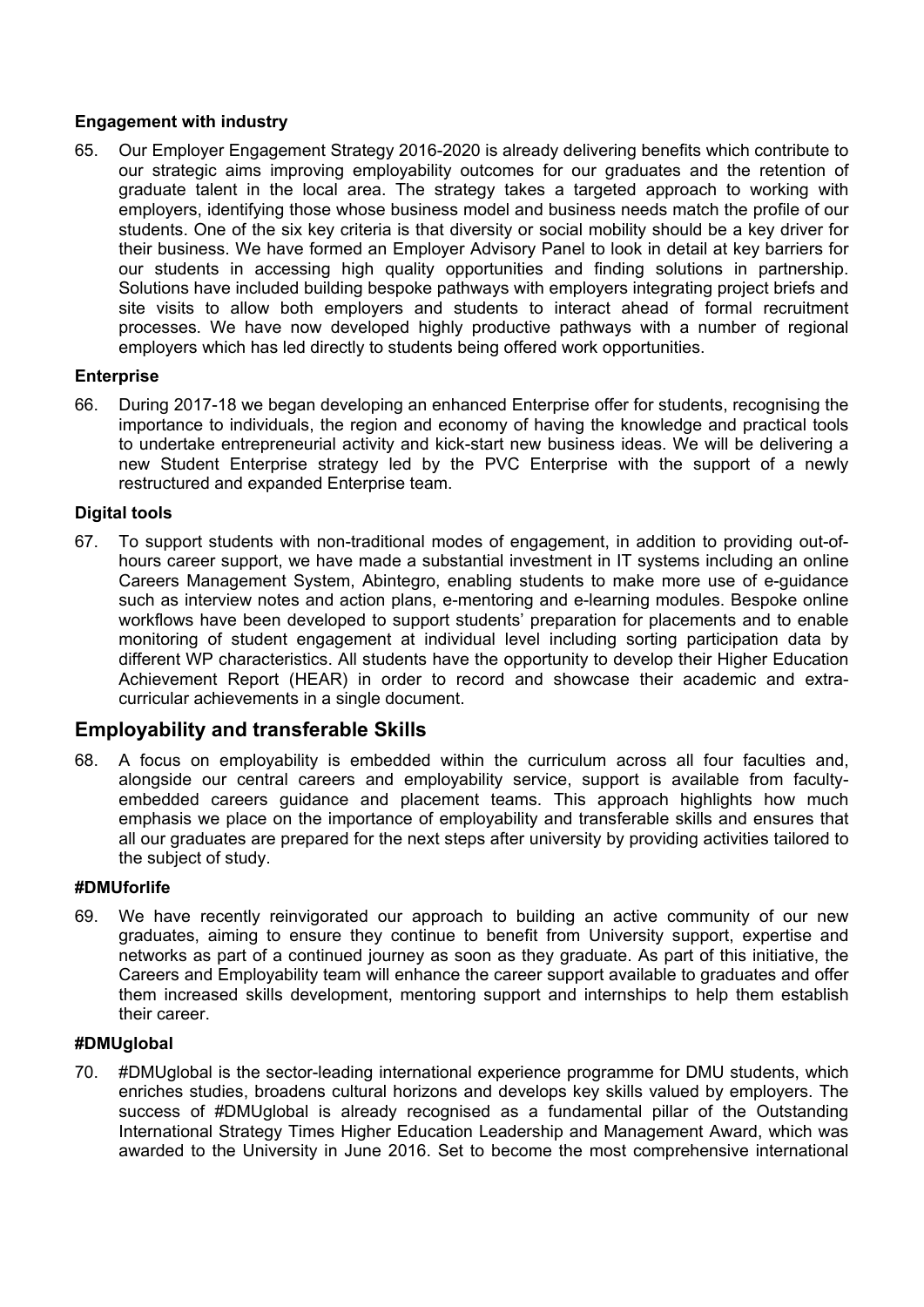experience programme available at any UK University, #DMUglobal stimulates and facilitates participation in outward mobility so that our students can continue to compete in a global market.

71. A defining feature of its success is the diverse range of opportunities on offer. Students can take part a range of academically-embedded and co-curricular international experiences with a range of learning outcomes that are fully inclusive and provide a quality experience. The programme to date has seen over 9,000 students travel overseas, offering more than 570 unique international opportunities. #DMUglobal has also organised some of the largest ever academic trips, with more and 1,600 students and staff taking part in mass trips to New York and Berlin. Visiting more than 60 different countries worldwide, 94% of students are satisfied with their experience and 92% have felt its good value for money. Participation in #DMUglobal experiences also has a positive effect on student retention and success. Retention of students engaging in #DMUglobal was 99.5% for 2014/15, 99.1% for 2015/16 and 98.9% for 2016/17, compared to 93.9%, 93.7% and 94.3% respectively for all undergraduates for each year. Of graduates in 2016/17 who engaged in #DMUglobal, 79.4% were awarded a first or upper second class degree compared to a 68.7% rate for those who did not participate.

#### **DMU Square Mile India**

72. Officially launched in January 2016, DMU Square Mile India visits to Gujarat have one common focus, to engage with communities where challenges linked to poverty and inadequate education can be met by students sharing their own learning and skills. Participating students design their own visit to India and identify how it will enhance their study as well as benefitting local communities. This means our students develop new project-planning skills and ensure that they make the most of their time in India's real-world, challenging environment. Evaluation so far shows that students who have travelled to India as part of this project have developed both personally and professionally 100% of students felt their communication skills had improved, their confidence in their own abilities had increased and their ability to work has part of a team had increased as a result of their trip with DMU Square Mile India. In addition, 100% of students also said they are more willing to try new things, and their ability to lead or encourage others had increased.

## **Mentoring**

- 73. We also provide a range of mentoring offers to students, managed by our Employability Mentoring Manager. These services offer all students, but particularly WP students, the opportunity to improve their employability and curricular attainment, via staff and alumni mentoring and in pre- mentoring training, group settings, face-to-face, telephone and online environments. We are currently working with a number of cohorts of students within and across faculties and to date more than 110 students have experienced mentoring in training and group settings and have self-reflected positively. This is preparation for more tailored one-to-one mentoring. The employability mentoring programme continues to hold external accreditation (Approved Provider Status) from the Mentoring and Befriending Foundation.
- 74. In 2015/16, we launched Springboard which is targeted at disadvantaged student groups. Through this scheme we offer a series of workshops designed to improve the employability skills of those students who may lack social and cultural capital.
- 75. Our [Dare to Be BAME Mentoring scheme](http://www.dmu.ac.uk/about-dmu/news/2017/february/baroness-lawrence-launches-vitally-important-new-dmu-mentoring-scheme.aspx) offers mentoring opportunities for BAME students. Additionally, our DMUtalks programme of external speakers has been redesigned to ensure that guests reflect our student and staff population. Through our Race Charter work, we strive for a BAME balance of speakers at DMU events. Mentoring partnerships are providing students with unique opportunities to enhance their employability and have an impact on the community. And through placements and volunteering activities with some of the city's most iconic sporting, cultural and other organisations, our students are able to put their skills and expertise into practice in real-world, professional environments.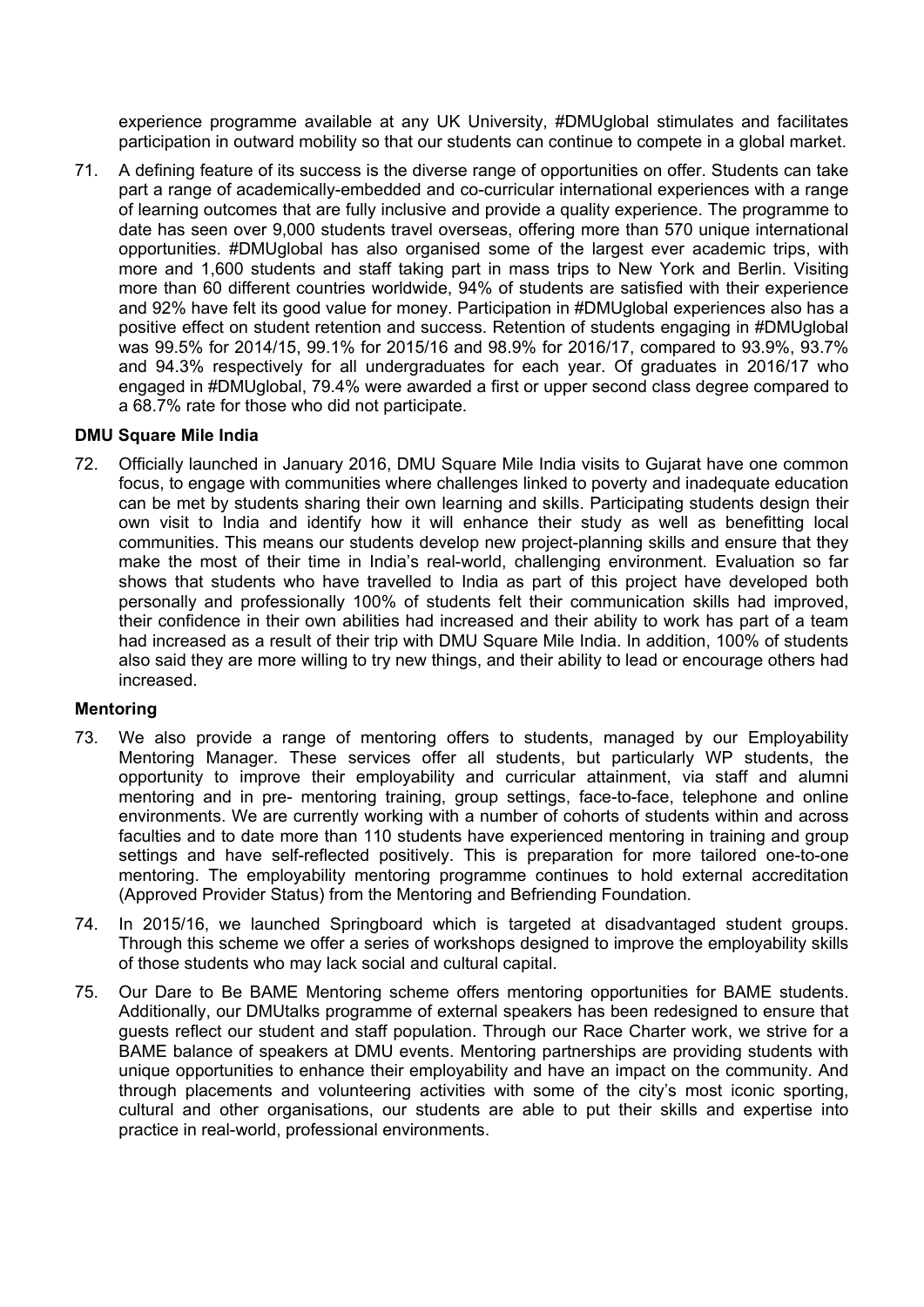# **Section 4: Our Investment**

76. Section 4 details our investment levels to support our WP activity and to deliver outstanding performance for all our students.

## **Investment levels**

77. [Table 8](#page-18-0) and Table [9,](#page-18-1) below, show our total investment plans comparing the 2018-19 figures to 2019-20. Compared with 2018-19 we have increased the total investment substantially, from £7.7m to £9.3m. This increase is due to increases in Access and Progression investment. Although our higher fee income (HFI) has also increased for 2019-20 compared with 2018-19 the commitment we show to WP is evidence in the increase in investment as a proportion of HFI – up to 18.1% from 16.2%. Beyond 2019-20 total investment and investment as a proportion of HFI increases slightly and then stabilises.<sup>[15](#page-18-2)</sup>

#### <span id="page-18-0"></span>**Table 8: Access and Participation Plan – 2019-20 Resource Plan**

| Table 7a - Access and participation plan | Academic year |           |           |           |  |  |  |  |  |
|------------------------------------------|---------------|-----------|-----------|-----------|--|--|--|--|--|
| investment summary $(E)$                 | 2019-20       | 2020-21   | 2021-22   | 2022-23   |  |  |  |  |  |
| Access investment                        | 2.621.033     | 2.621.033 | 2.621.033 | 2.621.033 |  |  |  |  |  |
| Success investment                       | 1.878.555     | 1.878.555 | 1.878.555 | 1.878.555 |  |  |  |  |  |
| Progression investment                   | 2.739.403     | 2.739.403 | 2.739.403 | 2.739.403 |  |  |  |  |  |
| Investment in financial support          | 2.040.000     | 2,130,000 | 2.130.000 | 2.130.000 |  |  |  |  |  |
| <b>Total investment</b>                  | 9.278.992     | 9.368.992 | 9.368.992 | 9.368.992 |  |  |  |  |  |

| Table 7b - Access and participation plan investment summary | Academic year |            |             |             |  |  |  |  |
|-------------------------------------------------------------|---------------|------------|-------------|-------------|--|--|--|--|
| as a proportion of higher fee income (HFI) (%)              | 2019-20       | 2020-21    | $2021 - 22$ | $2022 - 23$ |  |  |  |  |
| Higher fee income (HFI)                                     | 51,279,063    | 50,563,189 | 50.458.747  | 50,759,304  |  |  |  |  |
| Access investment (as % HFI)                                |               | 5.2        |             |             |  |  |  |  |
| Success investment (as % HFI)                               | 3.7           | 3.7        |             |             |  |  |  |  |
| Progression investment (as % HFI)                           | 5.3           | 5.4        | 5.4         | 5.4         |  |  |  |  |
| Investment in financial support (as % HFI)                  | 4.0           | 4.2        | 4.2         | 4.2         |  |  |  |  |
| <b>Total investment (as % HFI)</b>                          | 18.1          | 18.5       | <b>18.6</b> | 18.5        |  |  |  |  |

#### <span id="page-18-1"></span>**Table 9: Access Agreement – 2018-19 Resource Plan**

| Table 6a - OFFA-countable expenditure summary | Academic year                            |           |           |           |  |  |  |  |  |
|-----------------------------------------------|------------------------------------------|-----------|-----------|-----------|--|--|--|--|--|
| (E)                                           | 2018-19<br>2019-20<br>2020-21<br>2021-22 |           |           |           |  |  |  |  |  |
| Access investment                             | 2.096.235                                | 2.096.235 | 2.096.235 | 2.096.235 |  |  |  |  |  |
| Success investment                            | 1.729.008                                | .829.008  | 1.829.008 | 1.829.008 |  |  |  |  |  |
| Progression investment                        | 1.740.408                                | 1.740.408 | 1.740.408 | 1.740.408 |  |  |  |  |  |
| Investment in financial support               | 1.840.000                                | 2.040.000 | 2.130.000 | 2.130.000 |  |  |  |  |  |
| <b>Total investment</b>                       | 7.405.651                                | 7.705.651 | 7.795.651 | 7,795,651 |  |  |  |  |  |

| Table 6b - OFFA-countable expenditure summary  | Academic year |            |            |            |  |  |  |  |  |
|------------------------------------------------|---------------|------------|------------|------------|--|--|--|--|--|
| as a proportion of higher fee income (HFI) (%) | 2018-19       | 2019-20    | 2020-21    | 2021-22    |  |  |  |  |  |
| Higher fee income (HFI)                        | 45.732.004    | 47.658.014 | 47.804.053 | 48.079.203 |  |  |  |  |  |
| Access investment (as % HFI)                   | 4.6           |            |            |            |  |  |  |  |  |
| Success investment (as % HFI)                  | 3.8           | 3.81       | 3.8        | 3 P        |  |  |  |  |  |
| Progression investment (as % HFI)              | 3.8           |            |            |            |  |  |  |  |  |
| Investment in financial support (as % HFI)     | 4.0           | 4.3        | 4.5        |            |  |  |  |  |  |
| Total investment (as % HFI)                    | 16.2          | 16.2       | 16.3       | 16.2       |  |  |  |  |  |

# **Balance of investment**

78. Access investment will increase by over £0.5m in 2019-20 compared with 2018-19 – mainly due to increased investment in the #DMUlocal and the DMU Square Mile India projects. Progression investment will increase by £1m in 2019-20 as a result of new investment in sport and music activities for students from underrepresented groups. The increases in Access and Progression investment will also led to increases in the investment as a proportion of HFI in these two areas compared. Since 2018-19 and beyond we have committed over £1.2m to disability investment, this is a substantial increase from the £0.4m committed in 2017-18.

<span id="page-18-2"></span><sup>&</sup>lt;sup>15</sup> The investment highlighted supports underrepresented groups and is committed from HFI. It does not include public funds, including OfS grant allocations and the National Collaborative Outreach Programme.